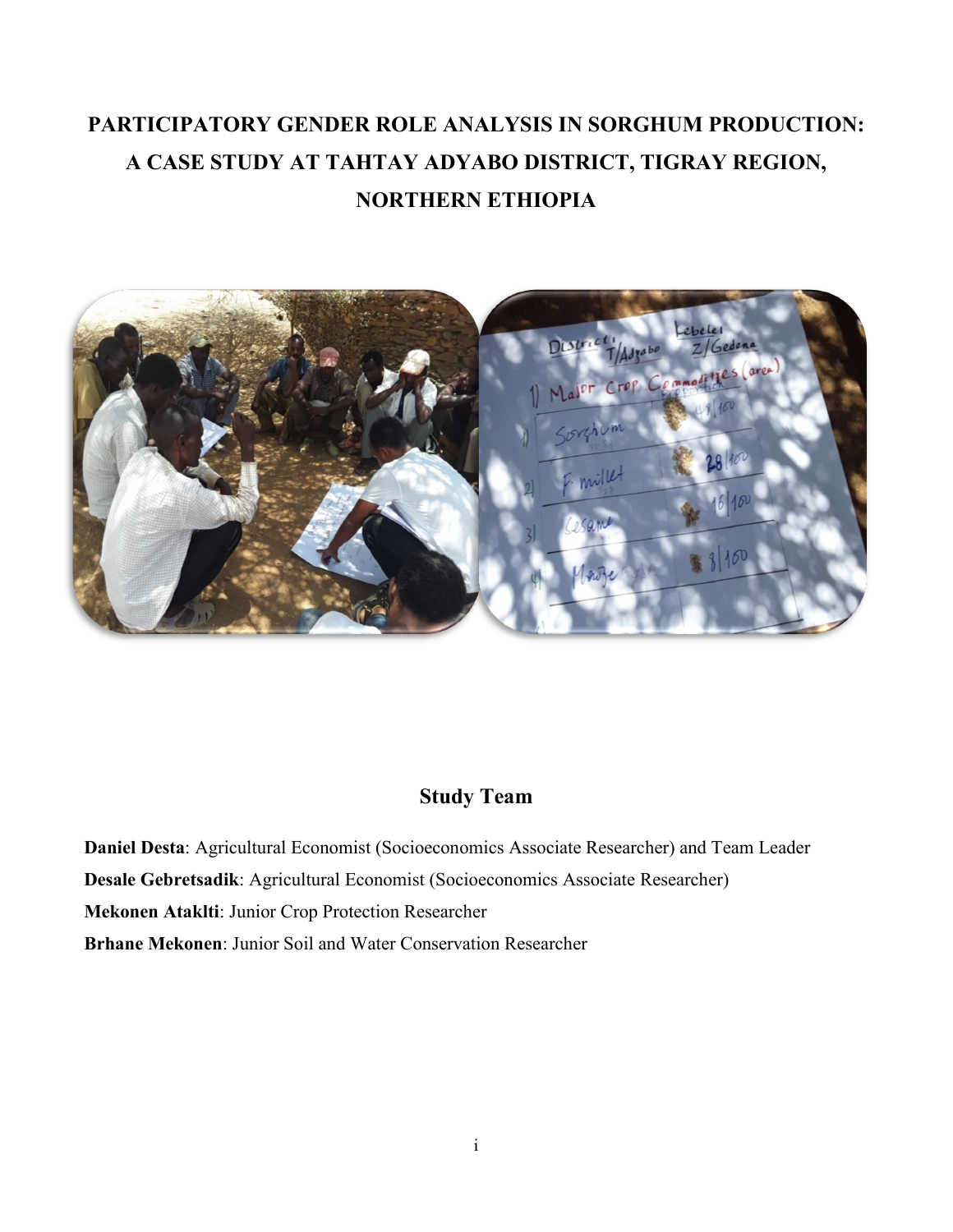| 3.3. Sorghum Utilization Practices and Proportion of Sorghum Products Used in Different Forms 16<br>3.6. Gender Roles and Responsibilities in Sorghum Production and Utilization 18<br>3.7. Participation in Household Decision Making<br>3.8. Major Constraints in Relation to Sorghum Production, Utilization and Marketing  30 | 28 |
|-----------------------------------------------------------------------------------------------------------------------------------------------------------------------------------------------------------------------------------------------------------------------------------------------------------------------------------|----|
|                                                                                                                                                                                                                                                                                                                                   |    |
|                                                                                                                                                                                                                                                                                                                                   |    |
|                                                                                                                                                                                                                                                                                                                                   |    |

## **Table of Contents**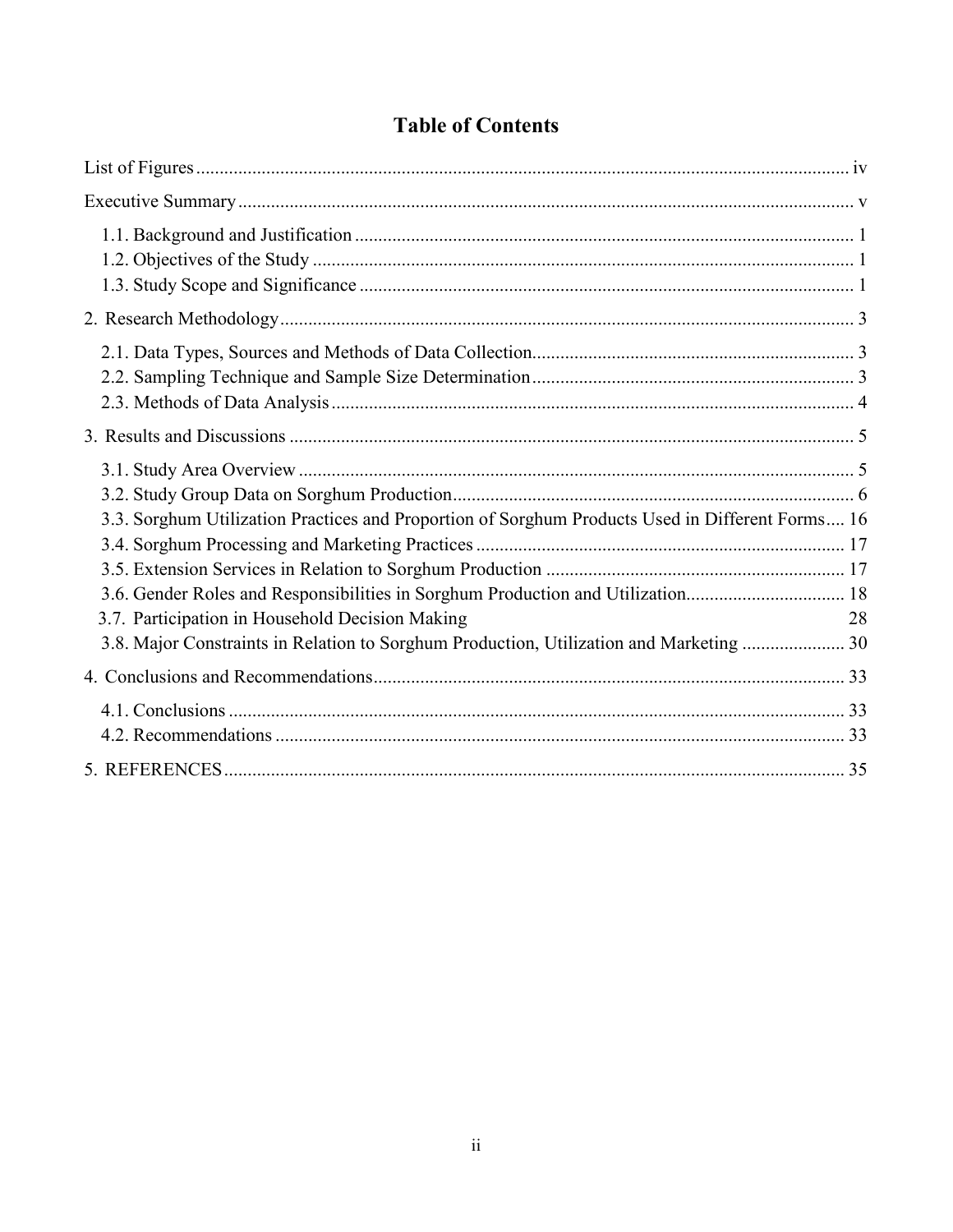## **List of Tables**

| 1. | Cropping Calendars of Major Crop Commodities Grown in the Study Area                               | 10 |
|----|----------------------------------------------------------------------------------------------------|----|
| 2. | Preference Ranking of Crops Grown in the Study Area                                                | 11 |
| 3. | Consumption Distribution of Sorghum                                                                | 13 |
| 4. | Preferences of Sorghum Varieties Given Different Commodity Attributes                              | 15 |
| 5. | Injera-making Ingredients and their Proportions                                                    | 17 |
| 6. | Gender Analysis in Families' Productive Activities in Zban Gedena Kebele                           | 19 |
| 7. | Roles and Responsibilities of Zban Gedena Kebele Families' Reproductive and/or Homestead           |    |
|    | Activities                                                                                         | 20 |
| 8. | Roles and Responsibilities of Zban Gedena Kebele Family Members in Different Community             |    |
|    | Services, by Gender                                                                                | 22 |
| 9. | Roles and Responsibilities of Family Members in Lemlem Kebele for Different Productive Activities, |    |
|    | by Gender                                                                                          | 23 |
|    | 10. Sex Disaggregated Roles and Responsibilities of Lemlem Kebele Families' Reproductive and/or    |    |
|    | <b>Homestead Activities</b>                                                                        | 24 |
|    | 11. Sex Disaggregated Roles and Responsibilities of Lemlem Kebele Family Members in Different      |    |
|    | <b>Community Services</b>                                                                          | 25 |
|    | 12. Daily Activity Calendar, by Gender                                                             | 27 |
|    | 13. Sex Disaggregated Access to Different Resources (Zban Gedena Kebele)                           | 28 |
|    | 14. Sex Disaggregated Access to Different Resources (Lemlem Kebele)                                | 28 |
|    | 15. Decision Making Power of Male- and Female-headed Households in Zban Gedena Kebele              | 30 |
|    | 16. Decision Making Power of Male- and Female-headed Households in Lemlem Kebele                   | 30 |
|    | 17. Major Constraints in Relation to Sorghum Production, Utilization and Marketing                 | 32 |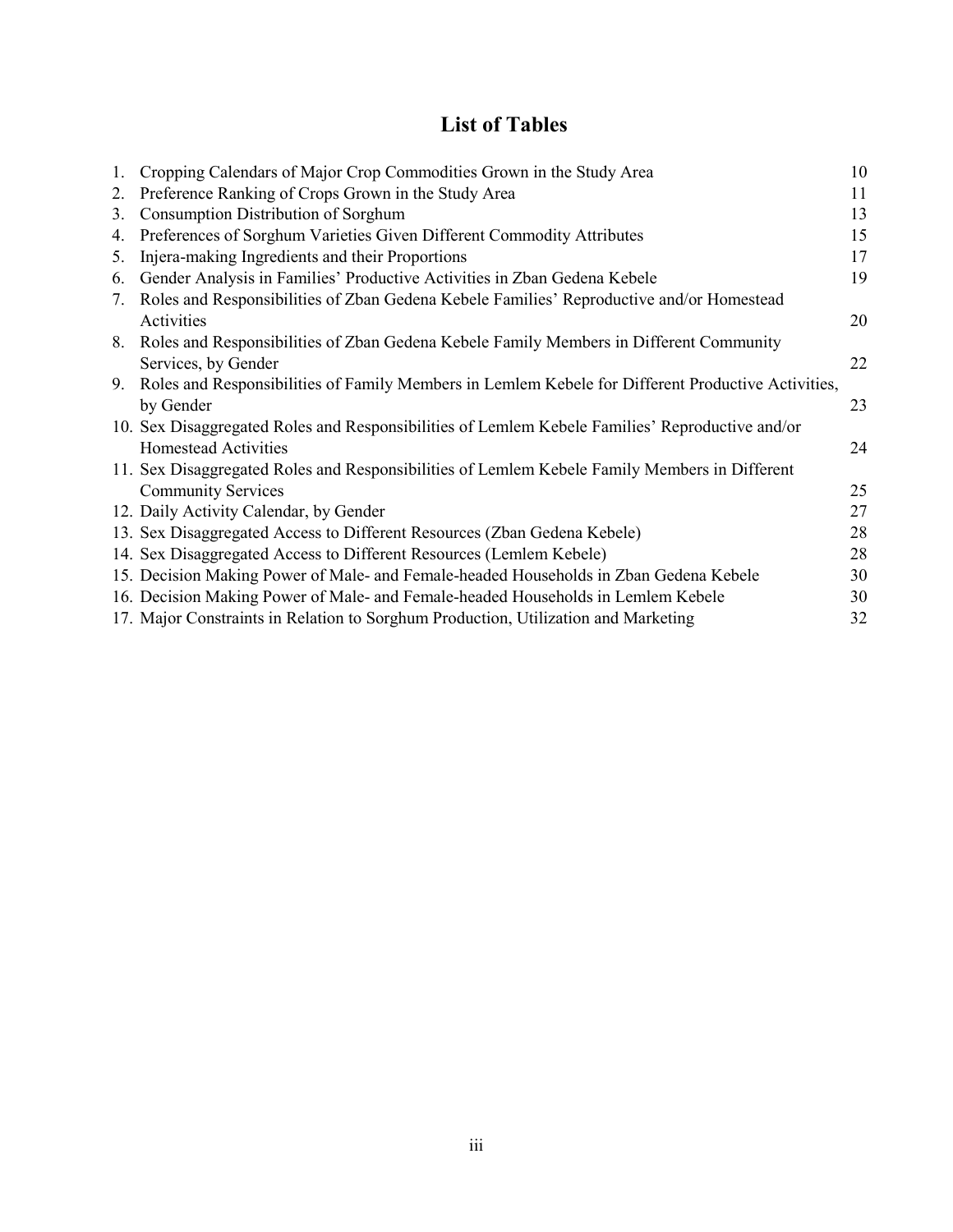## **List of Figures**

<span id="page-3-0"></span>

| FIGURE 3. SORGHUM AREA PRODUCTION TREND (QUINTAL), IN THE YEARS 2000-2008 E.C.        |  |
|---------------------------------------------------------------------------------------|--|
|                                                                                       |  |
|                                                                                       |  |
|                                                                                       |  |
|                                                                                       |  |
|                                                                                       |  |
|                                                                                       |  |
| FIGURE 10. SEX-DISAGGREGATED AGRONOMIC UTILIZATION PRACTICES IN SORGHUM PRODUCTION 15 |  |
|                                                                                       |  |
| FIGURE 12. SEX DISAGGREGATED SOURCES OF INFORMATION ON IMPROVED SORGHUM VARIETY.  18  |  |

This report is made possible by the generous support of the American People through the United States Agency for International Development (USAID). The contents are the responsibility of the authors and do not necessarily reflect the views of USAID or the United States Government.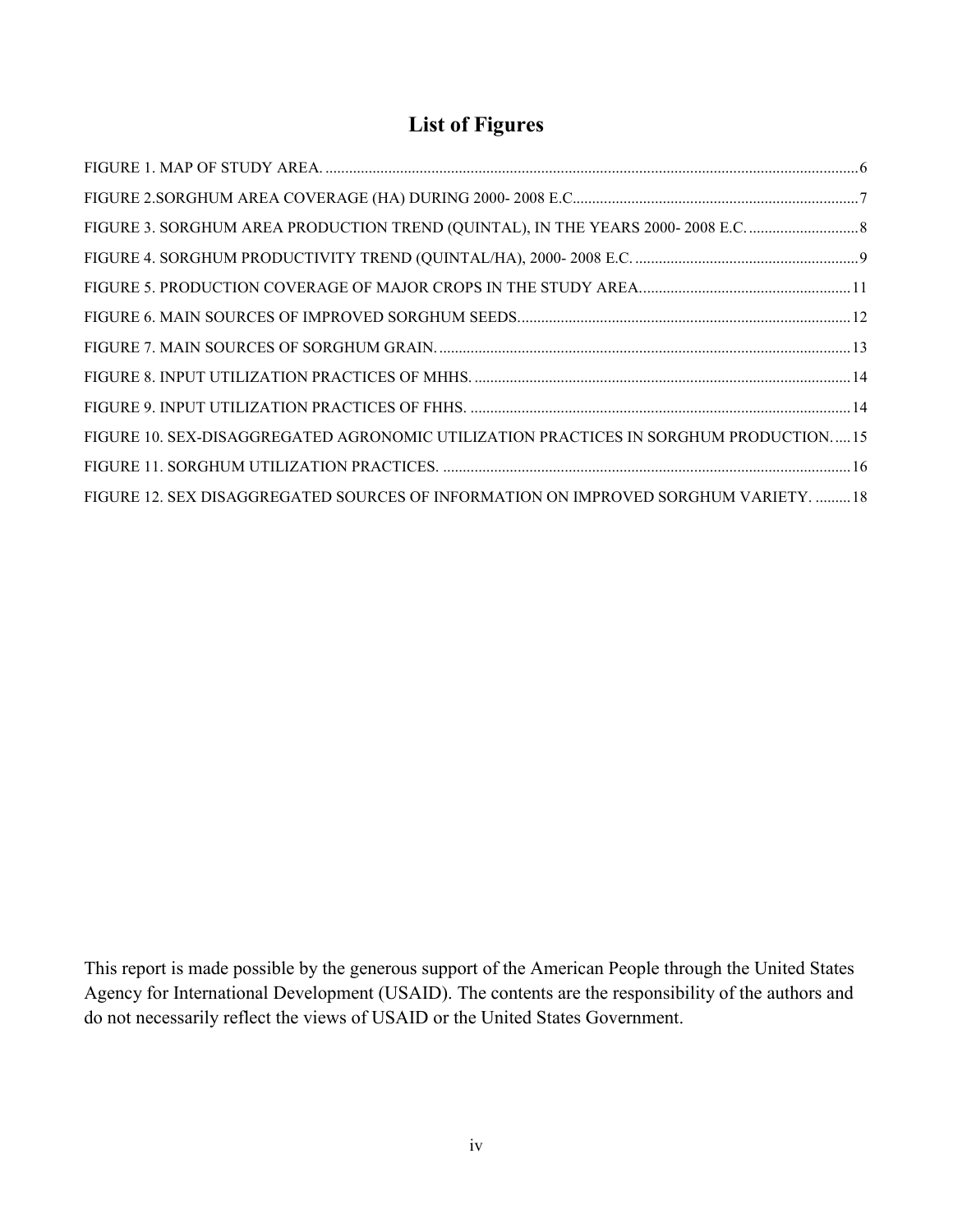#### **Executive Summary**

<span id="page-4-0"></span>A Participatory Rural Appraisal (PRA) study was conducted by in two kebeles (Lemlem and Zban Gedena) within the Tahtay Adyabo district in the northwestern zone of Tigray region, which also afforded the opportunity for comparisons in gender roles in the Kunama and Habesha Tigray nationalities. The study analyzed gender roles in sorghum production in Tahtay Adyabo by identifying the regional sorghum production calendar and activities, analyzing gender roles and responsibilities in sorghum production and assessing the major constraints hindering production and productivity of sorghum in the study district.

According to the FGD participant farmers, sorghum is one of the major crops grown in the study area and was ranked first in its area coverage, though its production and productivity was reported to be constrained by many factors. Sorghum was primarily used for human food in the region was at times mixed with other cereals such as teff and finger millet, in different proportions.

In the study area, women and girls were large contributors to sorghum production, although their decision-making power and resource ownership was limited. Women did spend significantly more time on domestic, production and community-based activities than men in the study area, but no difference in roles and responsibilities between Kunama and Habesha Tigray nationalities was observed. Any observed differences in roles and responsibilities were gender-based, which infers a disparity in the gender roles and responsibilities in the study area. To ensure gender equity while improving the income of sorghum-producing farmers and protecting their food security, governmental and non-governmental organizations should aggressively work to create gender equity and to develop the sorghum value chain.

Study participants were selected from various household types within the community: male-headed households, married women from male-headed households and women from female-headed households. Some PRA tools utilized were focus group discussions, proportional piling, seasonal calendars, and pairwise ranking. Data collected from primary and secondary sources were analyzed using descriptive statistics, such as percentages. For the purpose of data analysis, STATA (version 13.1) software was employed as an analytical tool.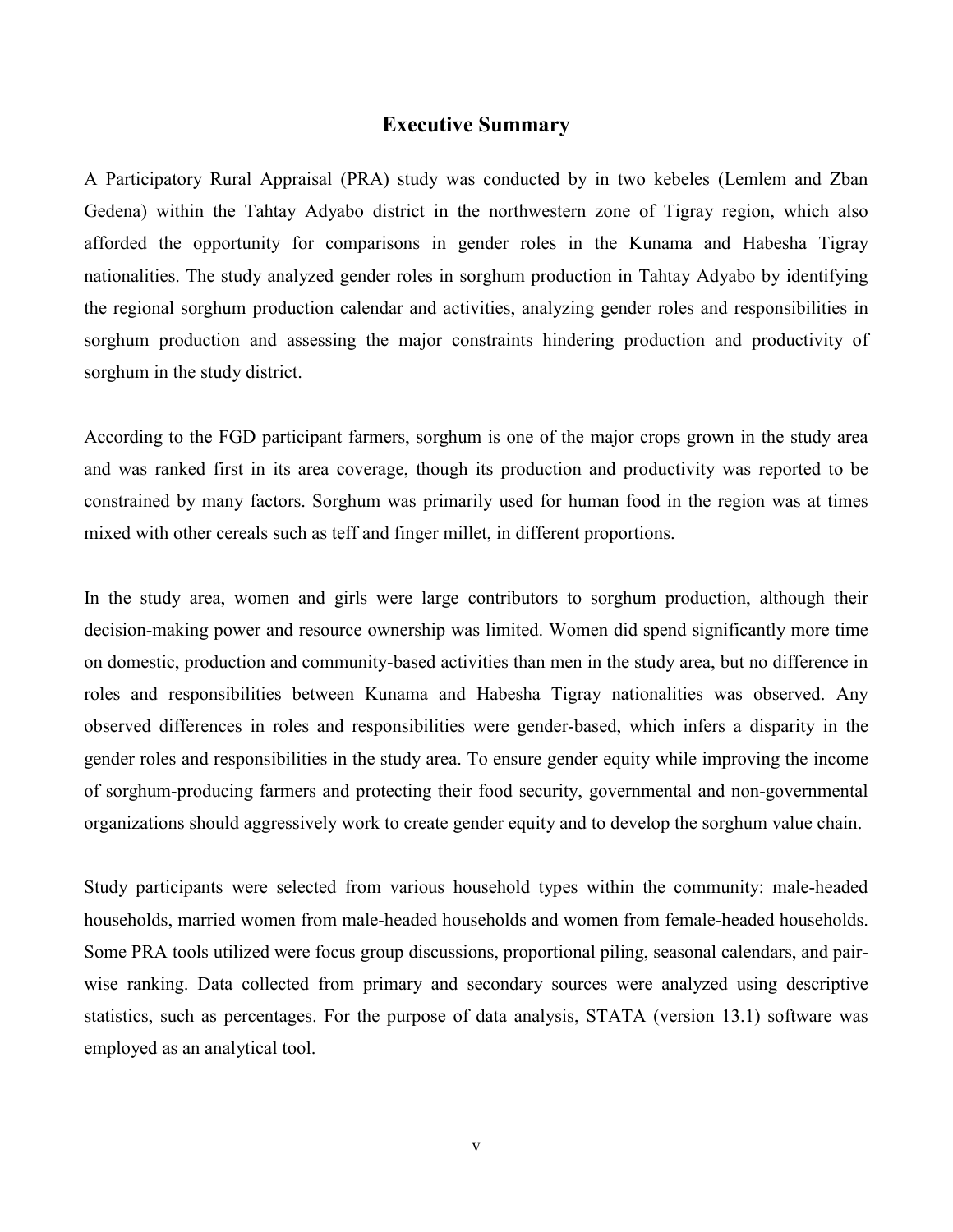## **1. Introduction**

#### <span id="page-5-0"></span>**1.1. Background and Justification**

Approximately 80% of Ethiopia's population depends on the agricultural sector. While both men and women actively participate in agricultural activities, the growth of the agricultural sector has remained slow. Agricultural extension techniques are still limited and have not addressed genderbased needs and problems. A whole-country shift toward agricultural development that distinguishes and caters to the differences between male and female farmers requires a robust framework providing procedures, setting inspectional standards, and enforcing an engendered agriculture sector with which all stakeholders comply.

Note that some figures and other data refer to the Ethiopian calendar (E.C.). This calendar differs from the Gregorian calendar used in most countries around the world. A year in the E.C. is 13 months long: 12 months have 30 days each, and the last month of the year has five days in a common year (six days during a leap year). This results in a calendar that is seven to eight years behind the Gregorian calendar.

#### <span id="page-5-1"></span>**1.2. Objectives of the Study**

This study, undertaken by specialists in agricultural economics, crop protection, and soil and water conservation, analyzed the gender role in sorghum production in Tahtay Adyabo. Specifically, this study:

- 1. Identified the sorghum production calendar and activities undertaken in the study district;
- 2. Analyzed the gender roles and responsibilities in sorghum production in the study district and;
- 3. Assessed the major constraints hindering the production and productivity of sorghum in the study district.

#### <span id="page-5-2"></span>**1.3. Study Scope and Significance**

Both men and women in Tahtay Adyabo, a district located in the Tigray region, collaborate to grow sorghum. This study focused on sorghum production activities in two kebeles<sup>[1](#page-5-3)</sup>: Lemlem and Zban

<span id="page-5-3"></span> $1$ <sup>1</sup> The smallest administration unit with its own jurisdiction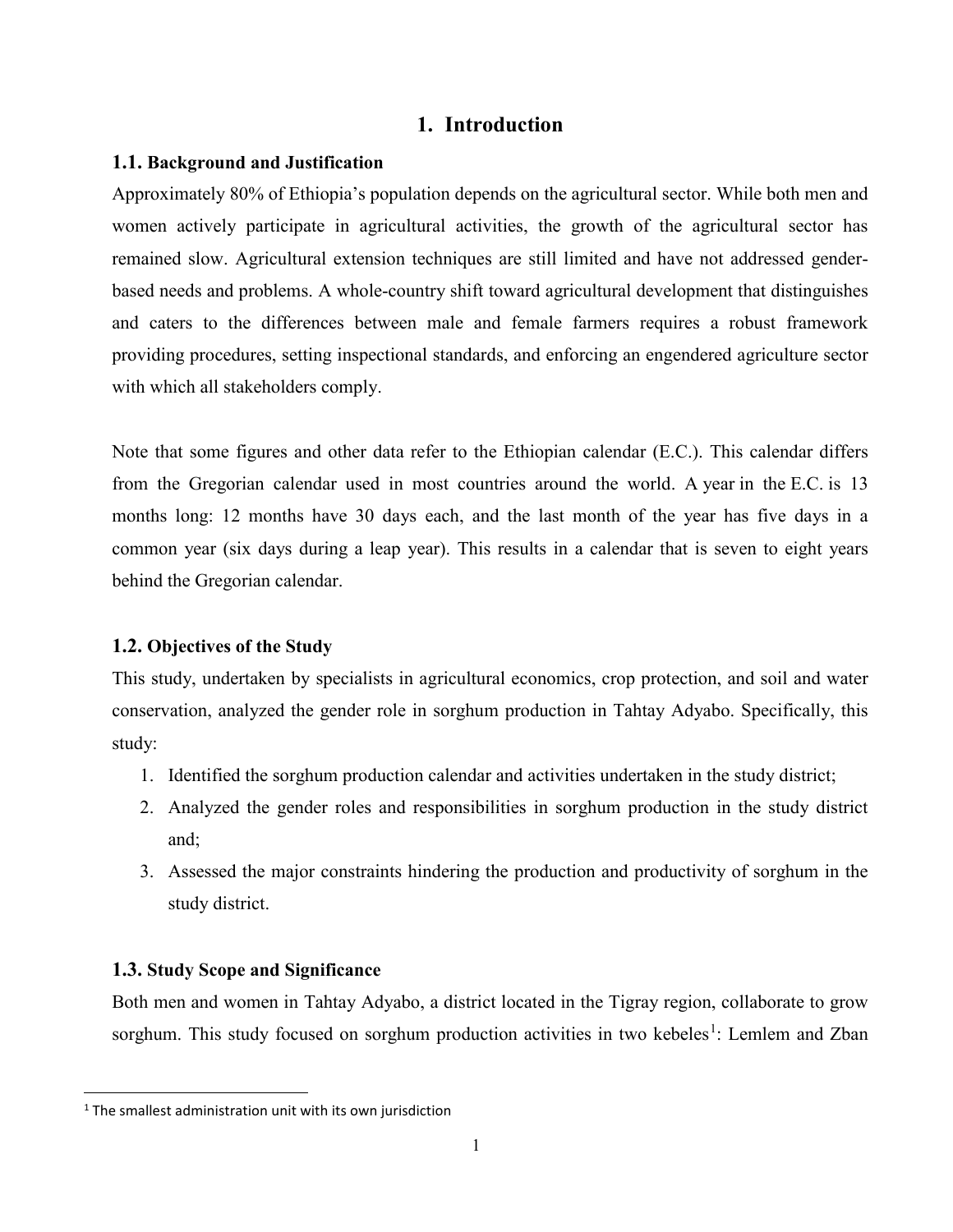Gedena. Due to limited financial and time resources, the changes in gender roles and responsibilities over time were not included in this study.

It is hoped that this study will benefit not only the study kebeles' farming communities, but also other areas with similar farming systems, as well as humanitarian organizations and governmental bodies to either amend existing policies and strategies or to use the results of this study to create new policies. The results of this report may also be useful as a reference for researchers who may want to pursue their own studies in related areas.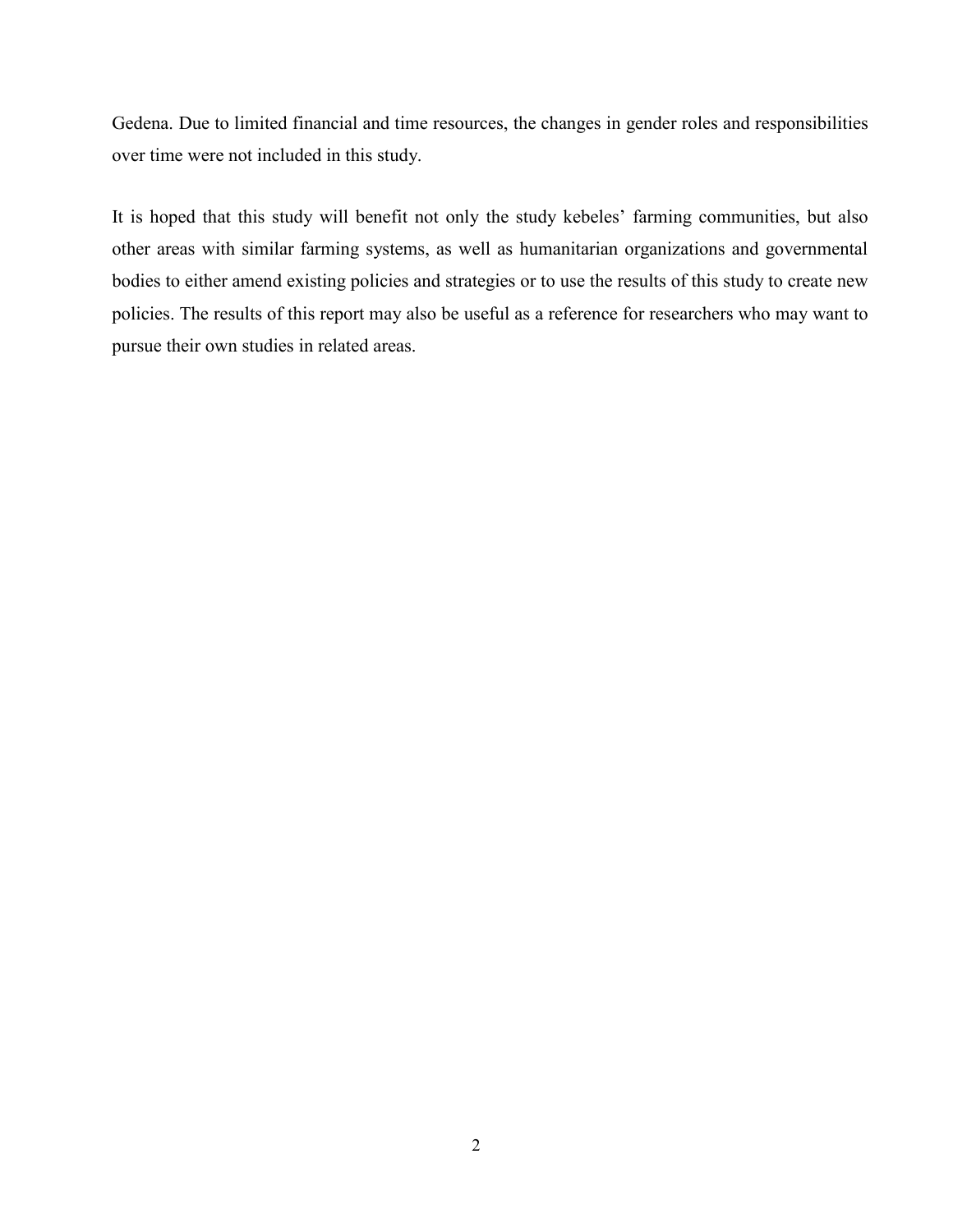#### **2. Research Methodology**

#### <span id="page-7-1"></span><span id="page-7-0"></span>**2.1. Data Types, Sources and Methods of Data Collection**

This study made use of both primary and secondary data sources. Primary data were collected from selected farm households within two kebeles of Tahtay Adyabo. Secondary data, including qualitative and quantitative data, were collected from the Tahtay Adyabo district Office of Agriculture and Rural Development.

Primary data were collected using PRA tools, including focus group discussions (FGD) and key informant interviews (KII) administered by trained enumerators using a checklist. The FGD and KII checklists had two components: one component focused on crop production and cropping calendars, while the other focused on gender roles and responsibilities within the community for different productive and reproductive services. Both FGD and KII participants were informed about the study's objectives and relevance and reassured about confidentiality.

Note that some figures and other data refer to the Ethiopian calendar (E.C.). This calendar differs from the Gregorian calendar used in most countries around the world. A year in the E.C. is 13 months long: 12 months have 30 days each, and the last month of the year has five days in a common year (six days during a leap year). This results in a calendar that is seven to eight years behind the Gregorian calendar.

#### <span id="page-7-2"></span>**2.2. Sampling Technique and Sample Size Determination**

In Tahtay Adyabo, heads of household are responsible for any day-to-day decision-making regarding farm, non-farm and off-farm activities. Therefore, this study sampled farm households within the study area to determine units of analysis, crop production, cropping calendar, and gender roles and responsibilities in different productive, reproductive and community services. A three-stage sampling technique was employed in this study. The first stage used secondary information generated from the district Office of Agricultural and Rural Development to subdivide the district into different crop clusters: namely, sesame and sorghum clusters. In the second stage, kebeles within the sorghum cluster were further subdivided in to Kunama and Tigray nationalities to highlight any differences in gender roles and responsibilities for crop production practices. In the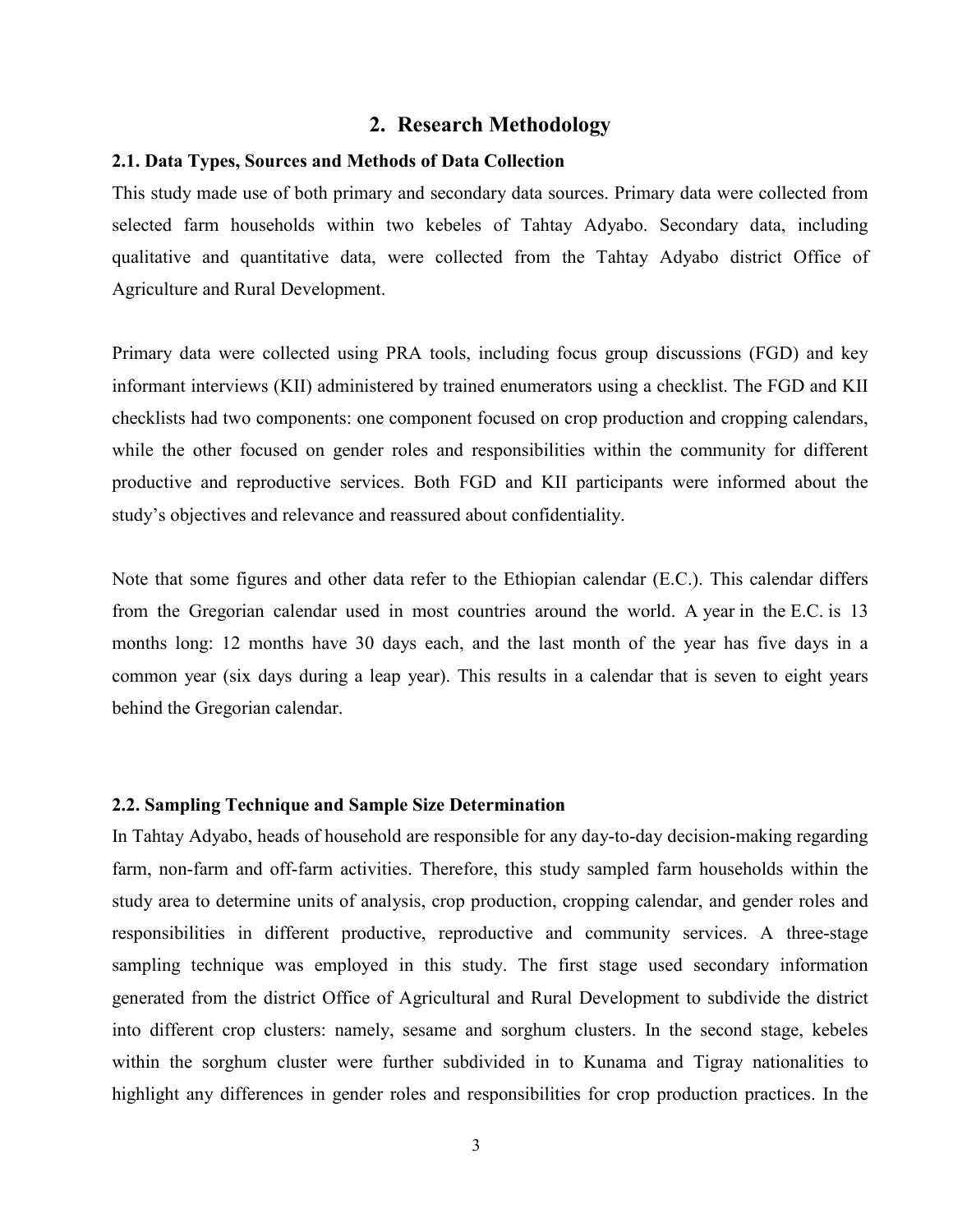third stage, two kebeles (Lemlem and Zban Gedena) were identified. Within these Kebeles, 12 maleheaded households (MHH), 12 female-headed households (FHH) and 12 married women from MHHs were selected and contacted to participate in FGDs.

#### <span id="page-8-0"></span>**2.3. Methods of Data Analysis**

Data collected from primary and secondary sources were analyzed using descriptive statistics, such as percentages. For the purpose of data analysis, STATA (version 13.1) software was employed as an analytical tool.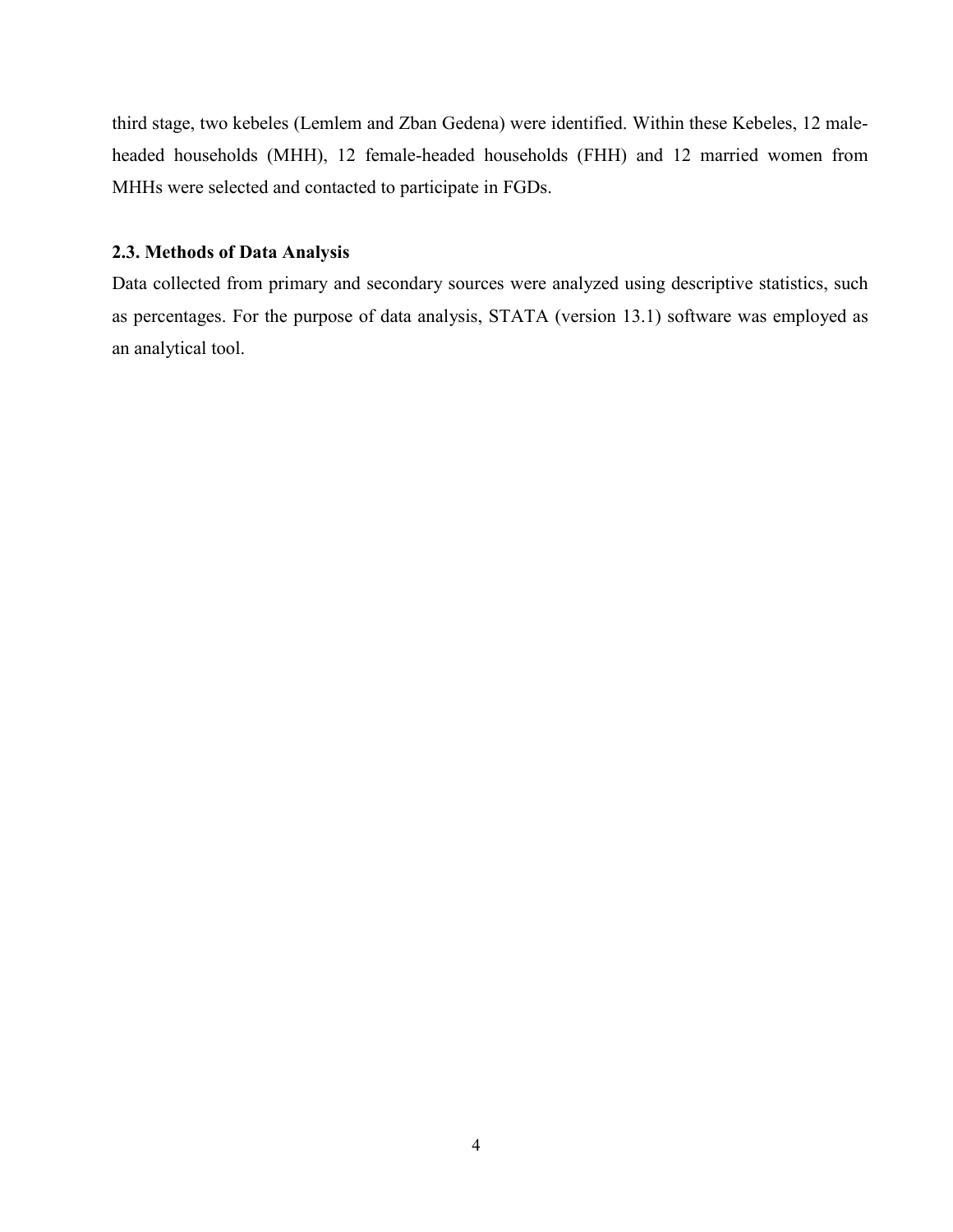## **3. Results and Discussions**

#### <span id="page-9-1"></span><span id="page-9-0"></span>**3.1. Study Area Overview**

The study was conducted in Tahtay Adyabo district. Tahtay Adyabo is one of eight districts found in the northwestern zone of Ethiopia's Tigray Regional State (Figure 1). It is composed of 17 rural kebeles and one urban kebele. Tahtay Adyabo is located about 405 kilometers from Mekelle and 95 kilometers from Shire-Endaselassie, the region's capital.

The district has a total population of about 100,958, divided evenly between males and females (CSA, 2013). Approximately 24% of the district's land area is cropland, 17% is covered by forest and the rest is homestead and wasteland. The district is divided into three major agro-ecological zones: 70% of the district is considered hot to warm semi-arid lowlands, while 18.75% is considered tepid to cool moist mid-highlands. The remaining 11.25% of the district is hot to warm sub-moist lowlands. The region is at an elevation of 800-1500 meters and has an average annual temperature of 31° C (TADoARD, 2015).

According to a 2015 study by the Tahtay Adyabo District Office of Agriculture and Rural Development, crop farming mixed with livestock husbandry dominates the district's economy. The major crops produced in the district include sorghum, finger millet, maize, and vegetables, with sesame as the area's important cash crop commodity. The district is suitable for livestock production especially for goats, sheep and the Begait cattle breed.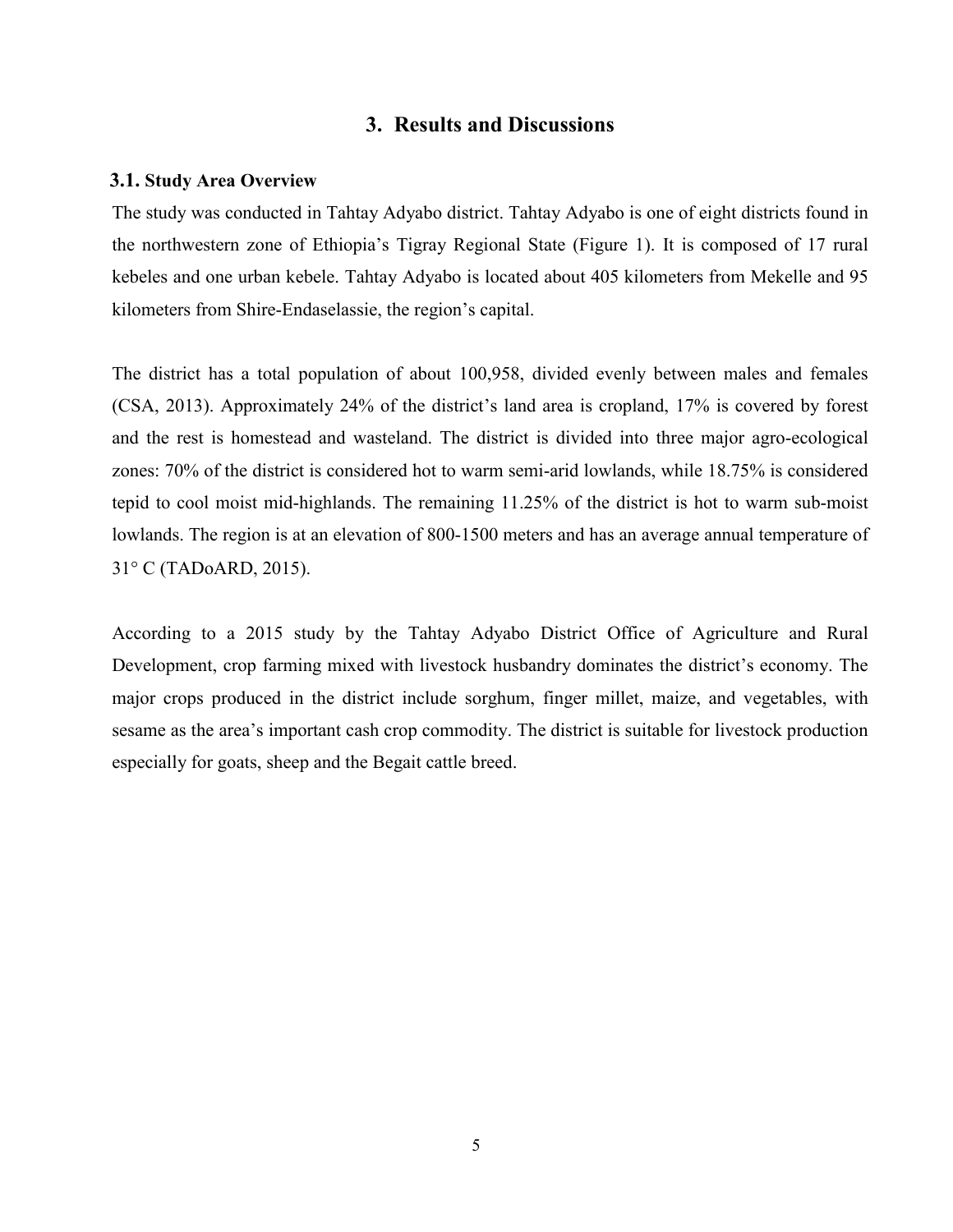

<span id="page-10-1"></span>Figure 1. Map of study area.

## <span id="page-10-0"></span>**3.2.Study Group Data on Sorghum Production**

### **Trends of sorghum area coverage, productions and productivity**.

The area covered by sorghum remained stable, except for an increase in coverage area between 2001- 2002. (Figure 2). This was possibly due to either the expansion of cultivable area or shifting cultivation; farmers may have shifted to grow more sorghum than other crops during these years or, in the case of a decline, shifted toward another crop.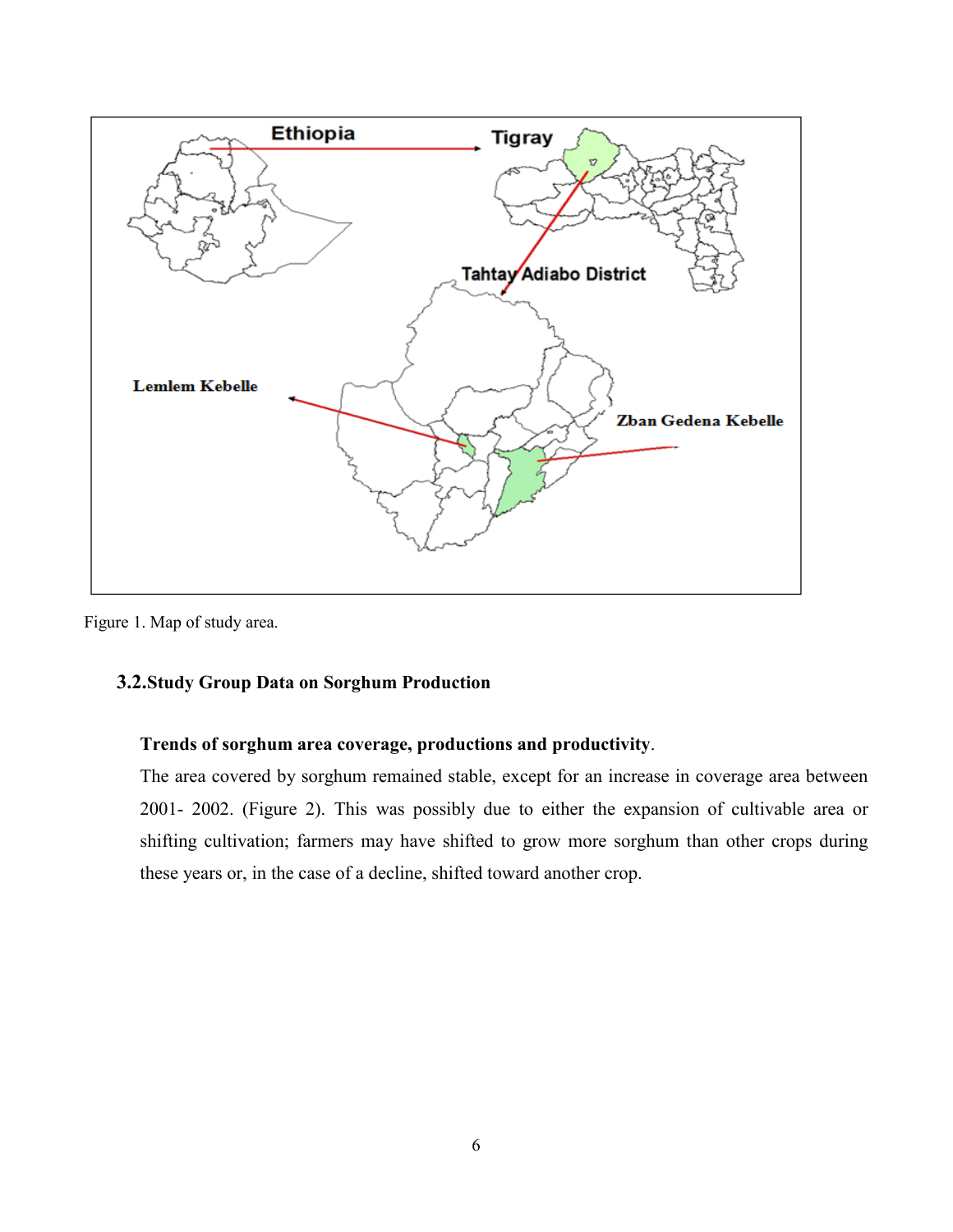

<span id="page-11-0"></span>Figure 2.Sorghum area coverage (ha) during 2000- 2008 E.C.

The total annual sorghum production (quintal) during 2000 - 2008 E.C. also showed steady production, with a large increase during 2001 - 2002 and again in 2005 - 2006 (Figure 3). These increases could have been due to an expansion of cultivable area, an increase in sorghum productivity, or the use of technology packages enhancing sorghum productivity. Total annual sorghum yield was observed to decline during after 2006, which may have been because the total area coverage of sorghum had declined as well.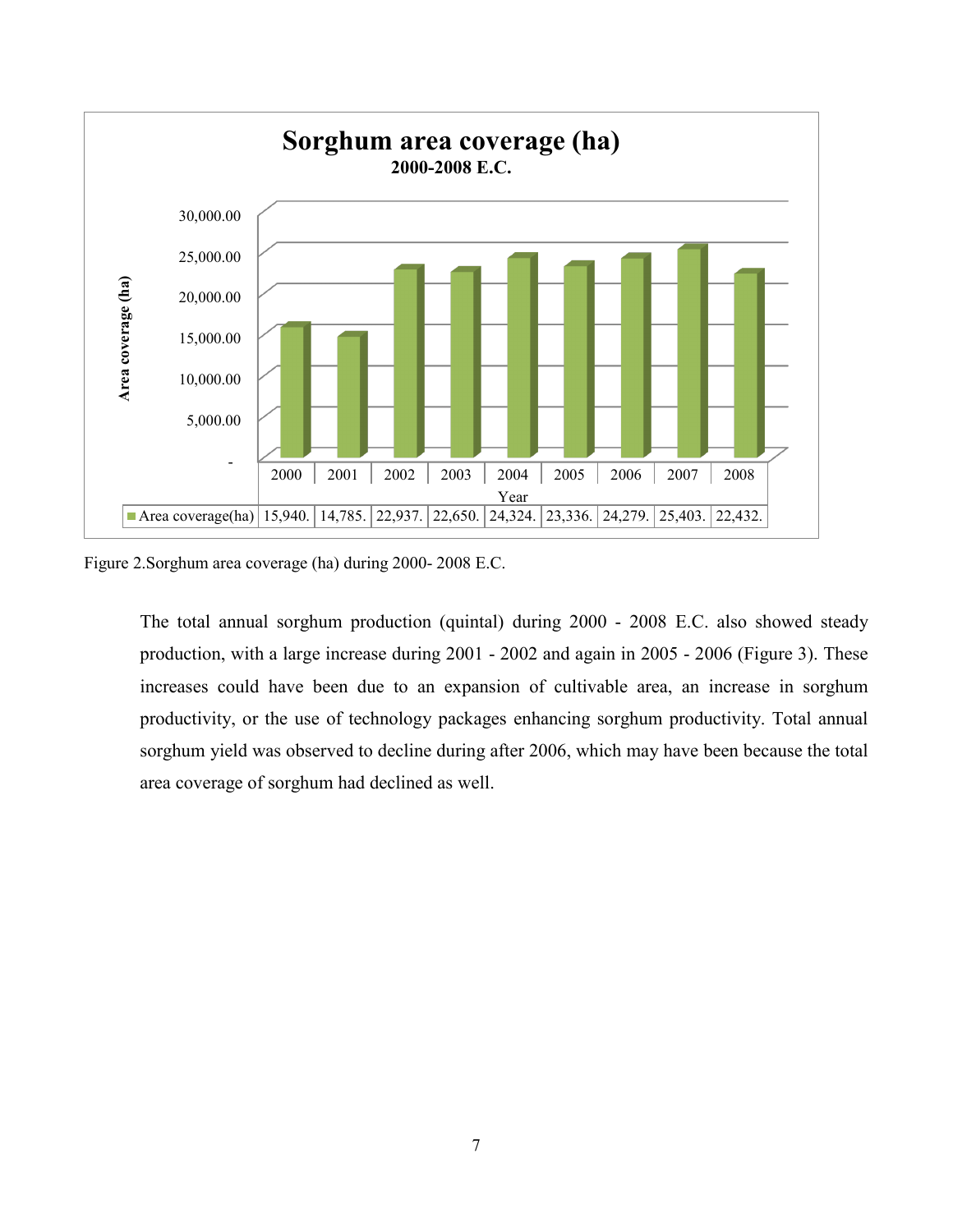

<span id="page-12-0"></span>Figure 3. Sorghum area production trend (quintal), in the years 2000- 2008 E.C.

The average levels of annual sorghum productivity during 2000 - 2008 E.C. increased, though some fluctuation was observed (Figure 4). Possible reasons for this trend include good rainfall amounts or other technology packages that enhanced sorghum productivity. During the years showing a productivity decline (2007 E.C and 2008 E.C), farmers may have experienced poor rainfall or had a decline in use packages that normally would have enhanced sorghum productivity.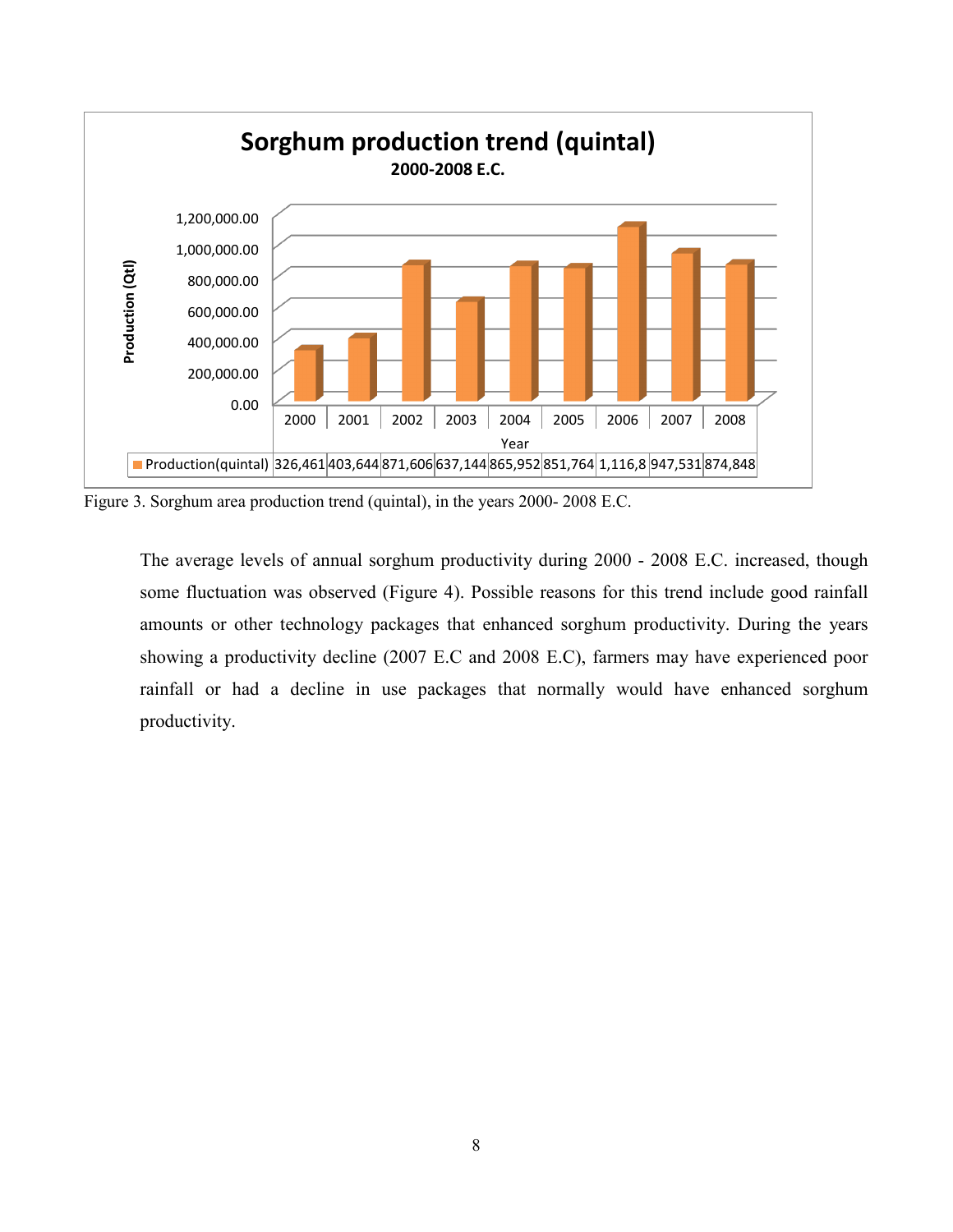

<span id="page-13-0"></span>Figure 4. Sorghum productivity trend (quintal/ha), 2000- 2008 E.C.

#### **Cropping calendars of major crop commodities grown in the study area.**

Tahtay Adyabo's major agricultural commodities – sorghum, finger millet, sesame and maize – have different cropping calendars. According to FGD participants, land clearing and first cultivation for sorghum was accomplished mostly in May, though first cultivation sometimes extended into June. Planting usually began in June, but sometimes extended into July, depending on the rainfall availability. First weeding for sorghum started mostly in July, but second and third weeding was not commonly practiced; FGD participants reported that this was due to lack of labor and fear of moisture stress. Farmers said that if they weeded their sorghum farm based on the recommended weeding frequency, it could hinder the crop's growth since the area was considered moisture stressed and had mostly clay soil. Farmers in the study area discounted the negative effect of sorghum weeds and believed the weeds could serve as mulch. There were some cleaver framers who practiced three weedings, however. If farmers included additional weedings, the second and third weeding was completed in August and September, respectively. Sorghum harvest was in November, with threshing and winnowing following in December. In some cases, farmers harvested sorghum during October as well, depending on the maturity length of the variety they had sown. If there was a surplus, produce marketing was completed mostly January through April (Table 1).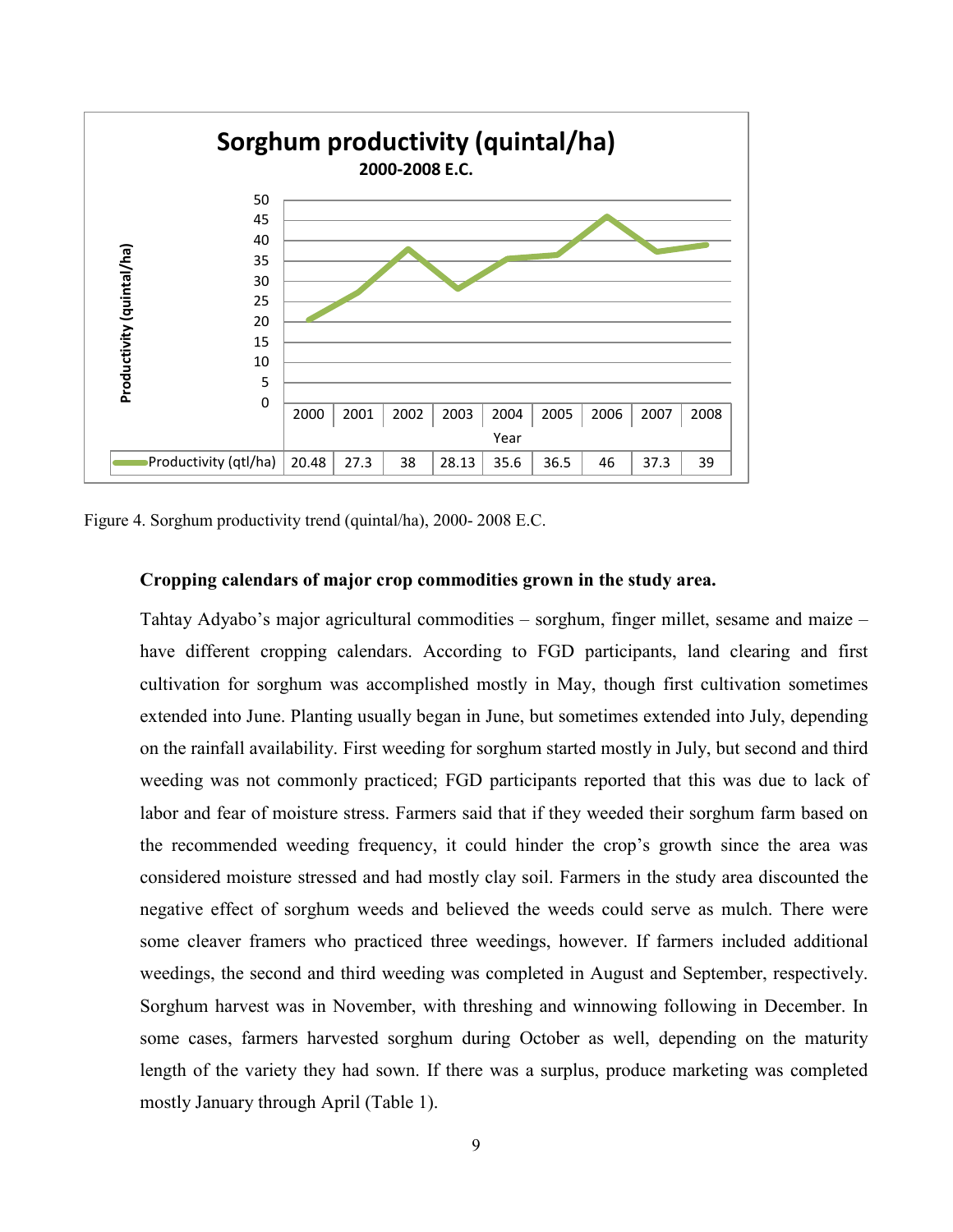| Crop    |             |     |     |     |              |       | Months |        |     |       |            |       | Activities                               |  |  |
|---------|-------------|-----|-----|-----|--------------|-------|--------|--------|-----|-------|------------|-------|------------------------------------------|--|--|
|         | Jan         | Feb | Mar | Apr | May          | Jun   | Jul    | Aug    | Sep | Oct   | <b>Nov</b> | Dec   |                                          |  |  |
| Sorghum | 12          | 12  | 12  | 12  | 1,2          | 2,5   | 5,6    | 7,8    | 8   | 9     | 9          | 10,11 | 1. Land clearing                         |  |  |
|         |             |     |     |     |              |       |        |        |     |       |            |       | 2. 1st Cultivation                       |  |  |
| Finger  | $10,11$ 1,5 |     | 12  | 12  | 12           |       |        | 6      |     | 9     |            | 10,11 | 3. 2nd Cultivation<br>4. 3rd Cultivation |  |  |
| Millet  |             |     |     |     |              |       |        |        |     |       |            |       |                                          |  |  |
|         |             | 12  | 12  |     |              |       |        | 2,5,6, |     | 9,10, |            |       | 5. Planting                              |  |  |
| Sesame  | 12          |     |     | 12  | $\mathbf{1}$ | 2,5   | 2,5,6  | 7      | 7,8 | 11    | $10,11$ 12 |       | 6. 1st Weeding                           |  |  |
|         |             |     |     |     |              |       |        |        |     |       |            |       | 7. 2nd Weeding                           |  |  |
| Maize   | 10          | 10  | 10  | 10  | $\mathbf{1}$ | 2,3,5 | 6,7    | 8      | 9   | 9     |            |       | 8. 3rd Weeding                           |  |  |
|         |             |     |     |     |              |       |        |        |     |       |            |       | 9. Harvesting                            |  |  |
|         |             |     |     |     |              |       |        |        |     |       |            |       | 10. Threshing                            |  |  |
|         |             |     |     |     |              |       |        |        |     |       |            |       | 11. Winnowing                            |  |  |
|         |             |     |     |     |              |       |        |        |     |       |            |       | 12. Marketing                            |  |  |

<span id="page-14-0"></span>**Table 1. Cropping Calendars of Major Crop Commodities Grown in the Study Area**

#### **Major crops grown in the study area.**

Tahtay Adyabo's main farming was a mixed (crop and livestock) system. Different types of crop commodities were grown in the district, including sorghum, finger and pearl millet, sesame, maize, pepper, bean, peas and others. Although each of these crops can be grown in the study area, FGD responses indicated that sorghum, finger millet, sesame and maize were the crops most widely grown in the study district. Sorghum was the most important, followed by finger millet, sesame, and maize (Figure 5).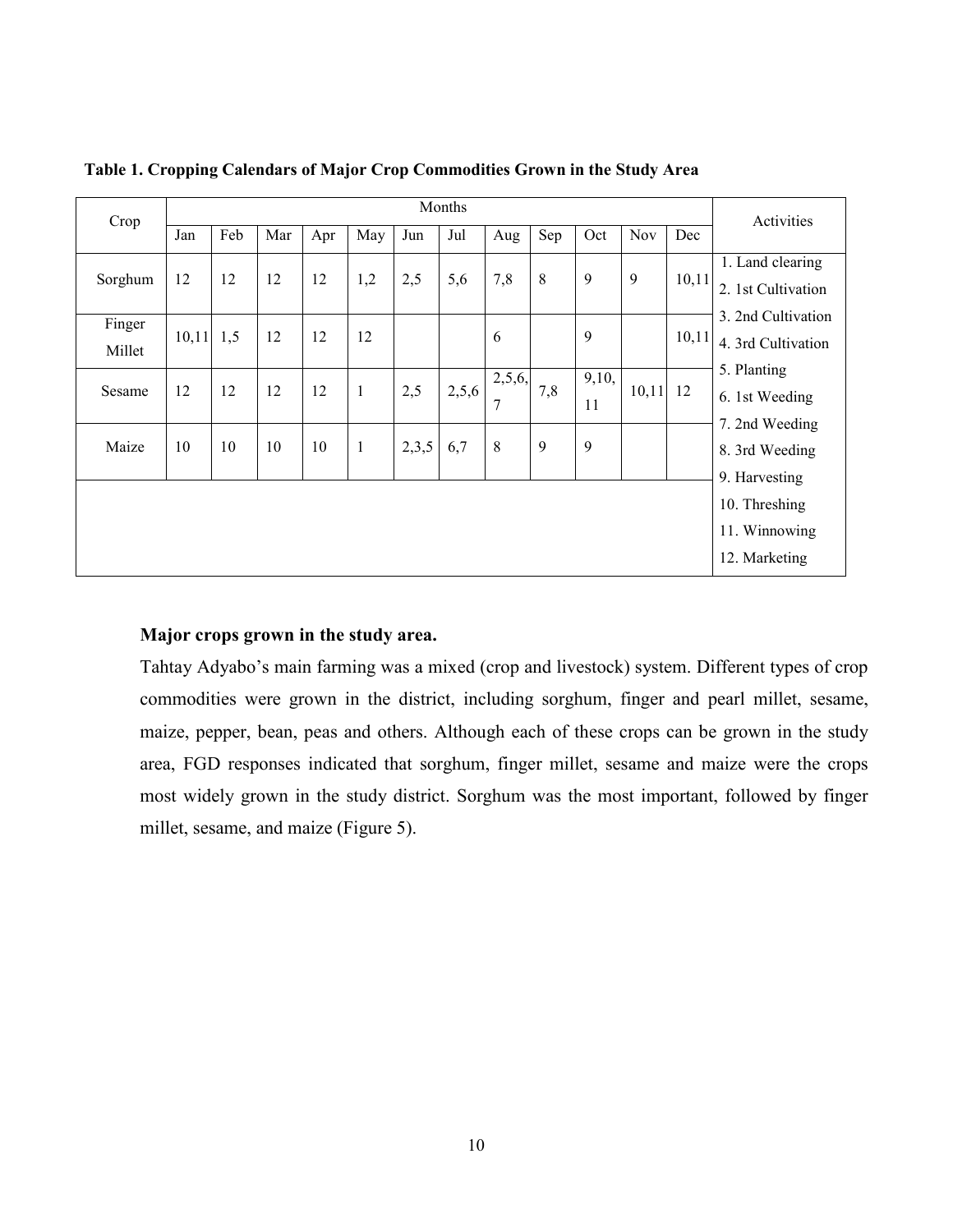

<span id="page-15-1"></span>Figure 5. Production coverage of major crops in the study area.

### **Importance of sorghum compared to other cereals.**

Farmers in the study area did produce crop commodities for different purposes and had different preferences for the major crop commodities grown. According to FGD responses, farmers preferred growing sorghum, even though it fetched a lower price compared to the other main crops grown in this district. Farmers grew sorghum because it was less vulnerable to the area's low rainfalls in comparison to other crops. Sorghum also was considered a high-yielding crop that can feed family members for months. Following sorghum, farmers in the study area preferred to grow sesame, maize, finger millet and maize (Table 2).

<span id="page-15-0"></span>**Table 2.Preference Ranking of Crops Grown in the Study Area**

| R.N                         |               |         | Finger | Sesame | Maize | Preference | Preference |
|-----------------------------|---------------|---------|--------|--------|-------|------------|------------|
|                             |               | Sorghum | millet |        |       | score      | rank       |
|                             | Sorghum       |         |        |        |       |            |            |
| $\mathcal{D}_{\mathcal{L}}$ | Finger millet |         |        |        | ⌒     |            |            |
| 3                           | Sesame        |         |        |        |       |            |            |
| 4                           | Maize         |         |        |        |       |            |            |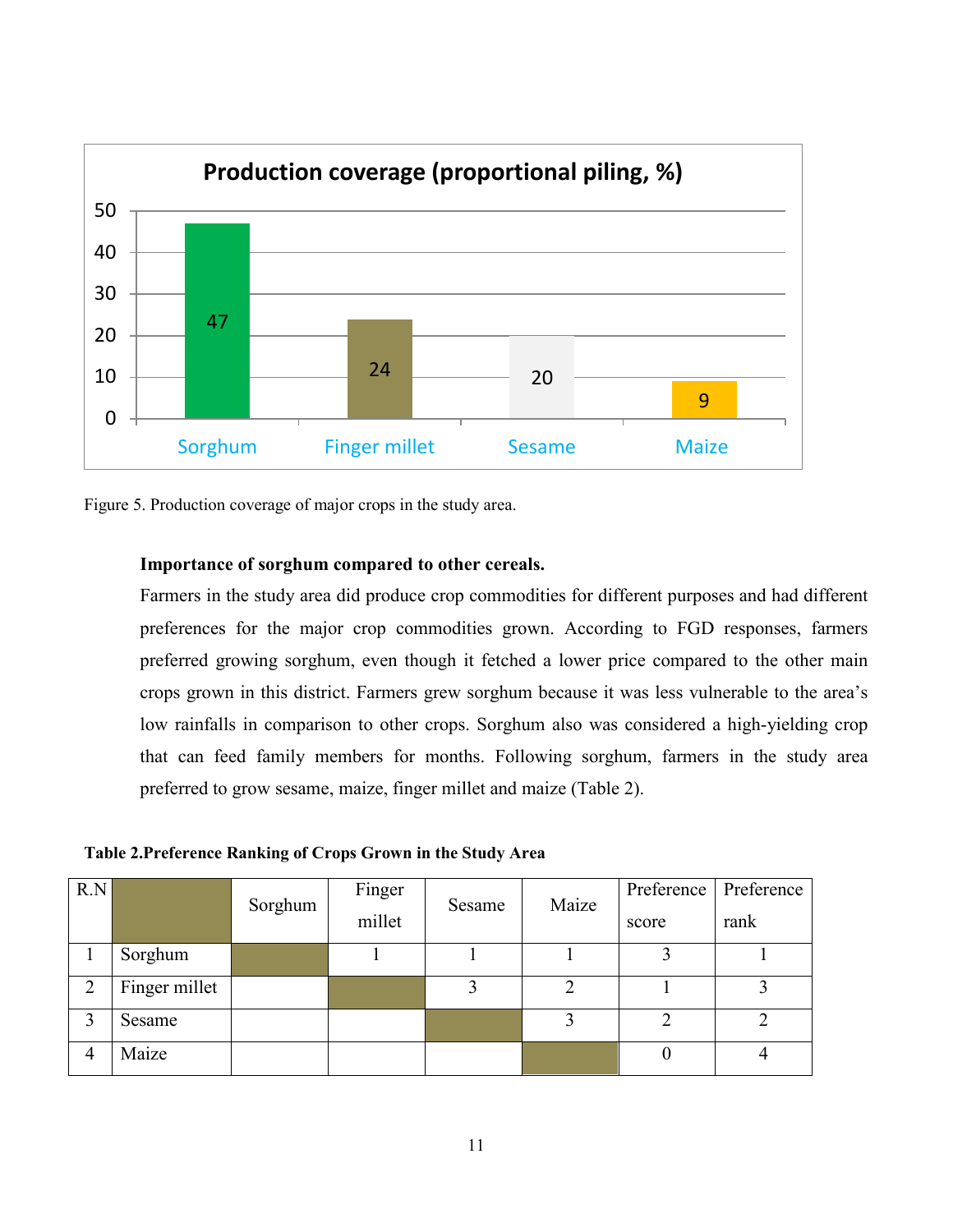#### **Sorghum availability: Main sources of sorghum seed.**

Farmers in Tahtay Adyabo depend on many sources for their sorghum seeds. According to FGD responses, both MHH and FHH depended heavily on stored seed from other farmers who maintained improved sorghum seeds for the next production season (Figure 6). However, there was a significant difference between household types when looking at seeds sourced from extension services. While only 13% of MHHs reported that they depended on seeds from extension, 32% of FHHs received their sorghum seeds from extension. On the other hand, while 24% of MHHs in the study area depended on the market for their sorghum seeds, only four percent of the FHHs received their seeds from the market. This indicates that MHHs had a better capability to buy sorghum seeds from the market, regardless of seed quality.



<span id="page-16-0"></span>Figure 6. Main sources of improved sorghum seeds.

#### **Main sources of sorghum for consumption.**

Farmers in Tahtay Adyabo depend on many sources for their sorghum grain. Although both MHHs and FHHs reported similar percentages for sourcing sorghum from their own farm production, from credit and from aid/support, there was a notable difference in the number of households reporting that they purchased sorghum grain. FHHs reported 24% purchasing sorghum grain from the market, compared to 11% of MHHs (Figure 7). This indicates that FHHs produced less sorghum grain or had a smaller acreage allocated for sorghum because of smaller land holdings.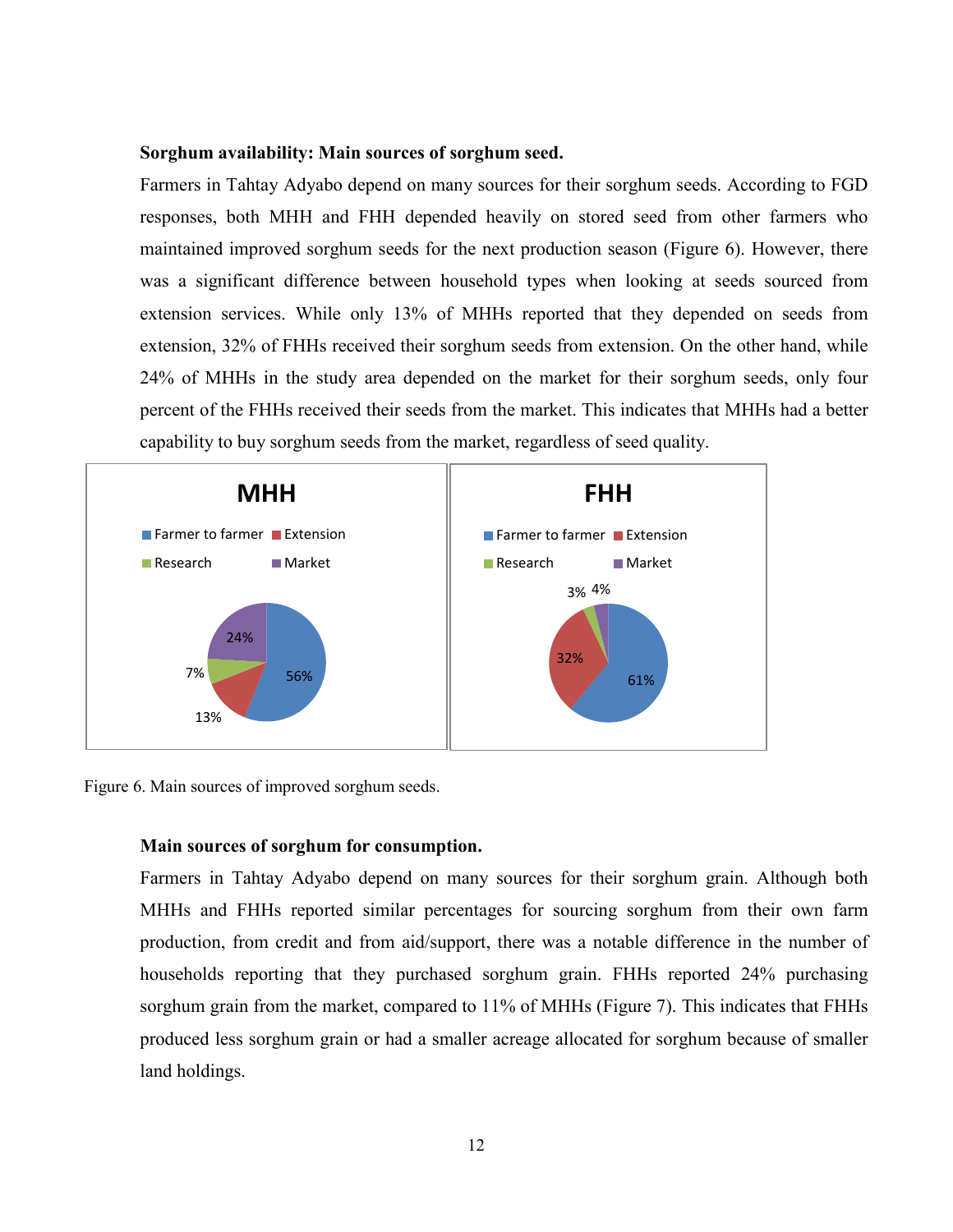

<span id="page-17-1"></span>Figure 7. Main sources of sorghum grain.

#### **Annual sorghum consumption.**

FGD participants were asked various questions regarding the annual utilization of sorghum products in the study district. After the sorghum harvest, the largest proportion was consumed during December and January (Table 3). FGD participants indicated that this was due to the fact that many festivities, such as weddings and memorials, were arranged during these months. Based on the information generated using proportional pilling from FGD participants, almost no difference was observed in annual sorghum utilization between MHHs and FHHs.

<span id="page-17-0"></span>**Table 3. Consumption Distribution of Sorghum**

| No | Household  | Months (proportional piling, %) |    |                 |    |     |    |    |    |                       |     |     |     |
|----|------------|---------------------------------|----|-----------------|----|-----|----|----|----|-----------------------|-----|-----|-----|
|    | type       | Sep                             |    | Oct   Nov   Dec |    | Jan |    |    |    | Feb   Mar   Apr   May | Jun | Jul | Aug |
|    | <b>MHH</b> | 02                              | 02 | 100             | 17 | 21  | 08 | 08 | 07 | 10                    | 06  | 05  | 04  |
|    | FHH        | 02                              | 02 | 100             | 19 | 20  | 10 | 09 | 08 | 09                    | 05  | 05  | 05  |

*MHH= Male Headed Households FHH= Female Headed Households*

### **Input utilization and agronomic practices in sorghum production.**

FGD participants were asked various questions regarding the input utilization and agronomic practices in sorghum production. Both MHHs and FHHs reported that they utilized fertilizer on their farms. MHHs used mostly chemical fertilizer and animal dung (Figure 8). In FHHs, animal dung and chemical fertilizer were also the most widely used (Figure 9), although the preference was opposite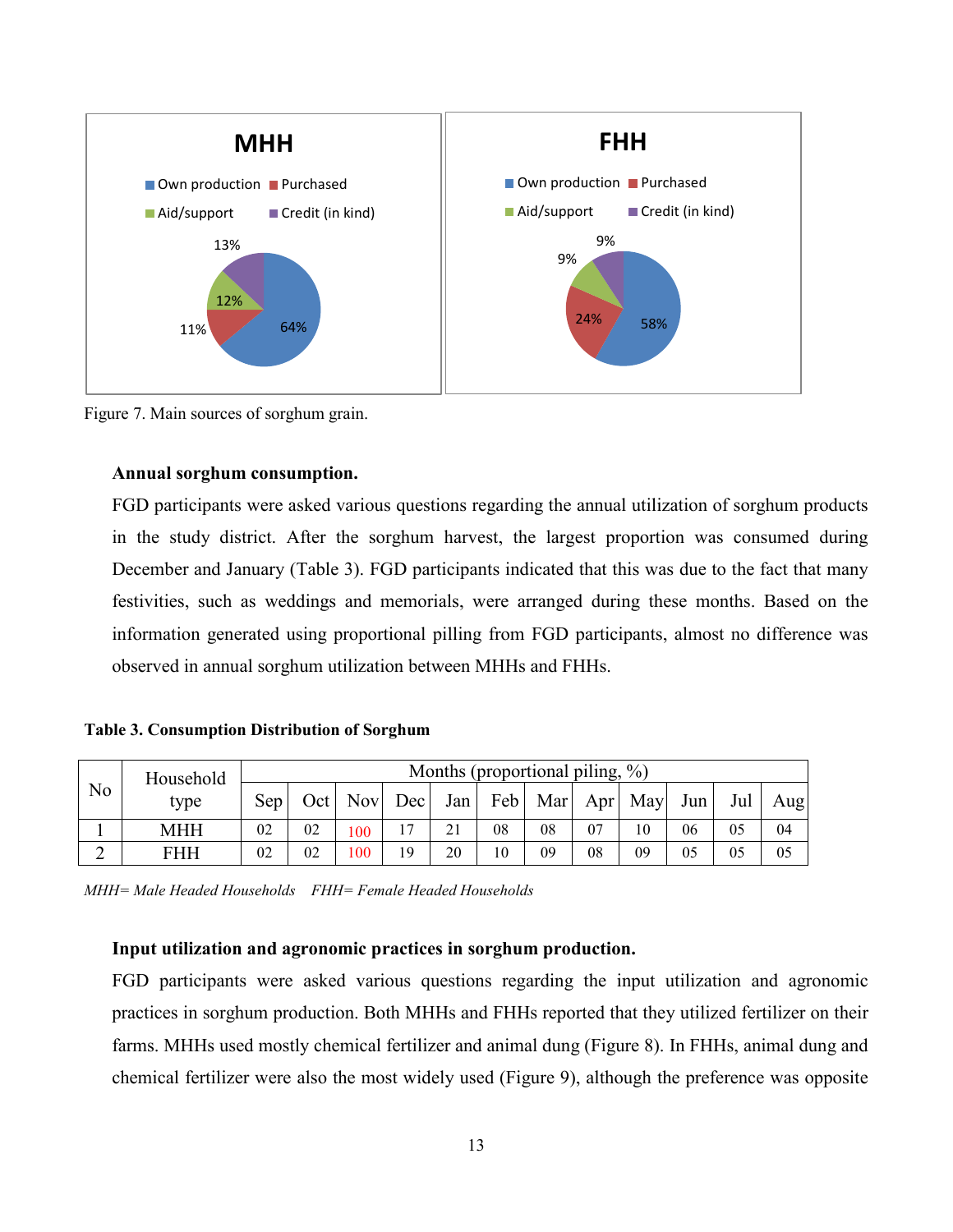from MHHs. There was also a difference in the combined use of chemical fertilizer and animal dung. In MHHs, 20% of respondents indicated that they used this combination on their farms. For FHHs, only seven percent indicated that they used this fertilizer combination.



<span id="page-18-0"></span>Figure 8. Input utilization practices of MHHs.



<span id="page-18-1"></span>

According to FGD responses, the majority of all household types utilized broadcast planting for sorghum production, while the remaining used row planting (Figure 10). FGD results indicated a smaller proportion of FHHs practiced the broadcasting method of sowing in sorghum production, compared to MHHs.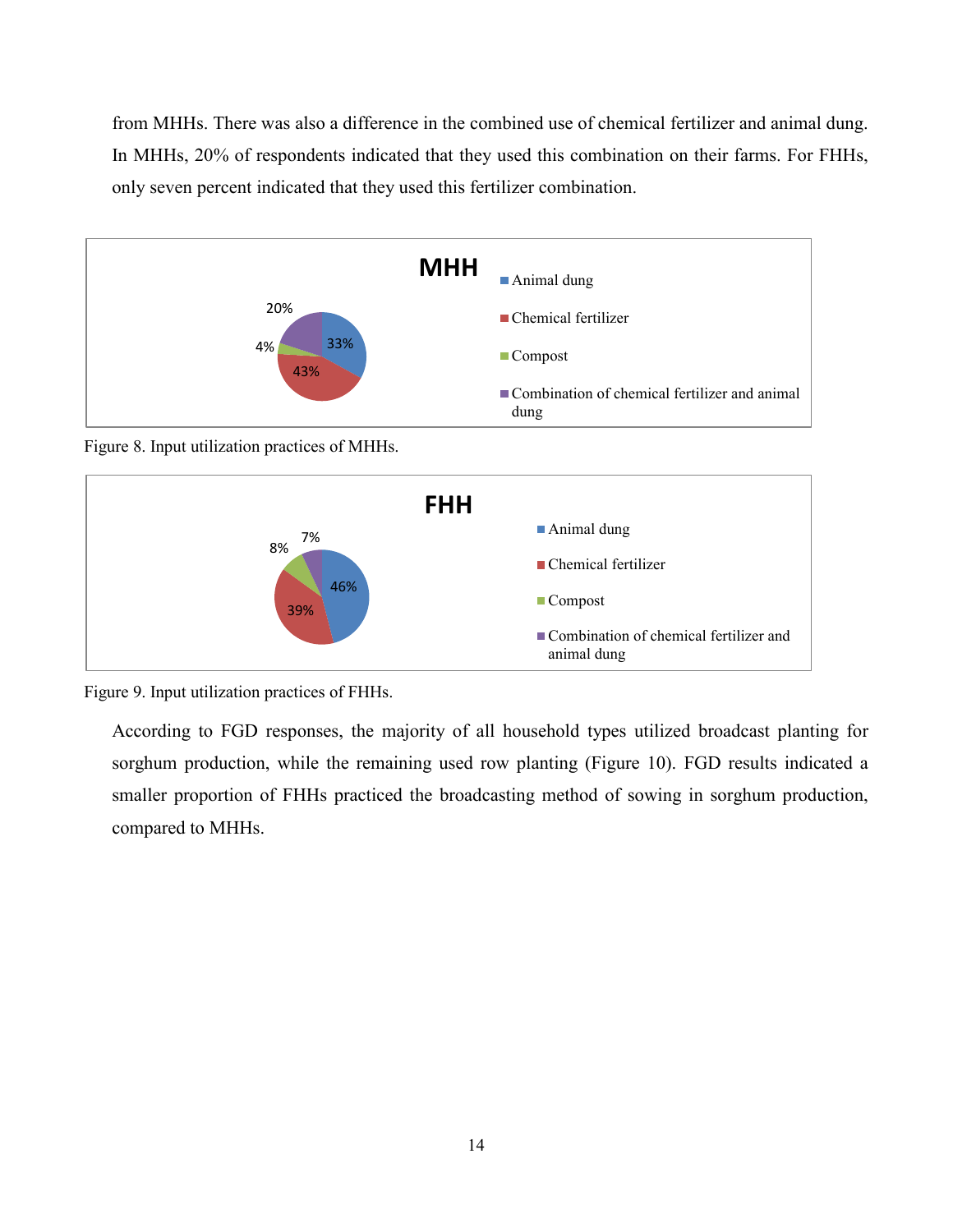

<span id="page-19-1"></span>Figure 10. Sex-disaggregated agronomic utilization practices in sorghum production.

#### **Sorghum variety preferences in the study area.**

Farmers in Tahtay Adyabo grow different sorghum varieties. Local cultivars included *Merewey*, *Dagnew*, *Wedi Aker*, *Tsaeda Chumrey*, *Keyih Chumrey*, *Tewzale*, *ZeriGebru* and *Deberkasa*. Improved cultivars included *Machia*, *Abshir*, *Birhan*, *Gobye*, *Melkam* and *Dekeba*. FGD participants ranked these varieties using criteria such as *injera*-making quality (taste and shelf life), waterholding capacity, beer-making quality, and palatability and biomass yield as animal feed (Table 4). *Dagnew* had the greatest number of top rankings for *injera*-making quality and water-holding capacity. *Zeri Gebru* also had high rankings; FGD participants preferred it for its high biomass and straw palatability. *Wedi Aker* was ranked first for its beer-making quality.

<span id="page-19-0"></span>

| Table 4. Preferences of Sorghum Varieties Given Different Commodity Attributes |  |  |  |
|--------------------------------------------------------------------------------|--|--|--|
|                                                                                |  |  |  |

| Criteria                              | Rank of sorghum varieties     |        |           |                |         |                  |  |  |  |  |  |
|---------------------------------------|-------------------------------|--------|-----------|----------------|---------|------------------|--|--|--|--|--|
|                                       | Merewey                       | Dagnew | Wedi Aker | Chumrey        | Tewzale | <i>ZeriGebru</i> |  |  |  |  |  |
| <i>Injera</i> -making quality (Taste) | $\overline{2}$                |        | 5         | 3              | 6       |                  |  |  |  |  |  |
| Injera-making quality (Shelf<br>life) | $\mathfrak{D}_{\mathfrak{p}}$ |        | 6         | 3              |         |                  |  |  |  |  |  |
| Water holding capacity                | 3                             |        | 6         | 4              |         | C                |  |  |  |  |  |
| Local beer-making quality             | 6                             | 4      |           | $\mathfrak{D}$ | 3       | 5                |  |  |  |  |  |
| Palatability (animal feed)            | 3                             | 5      |           | 4              | 6       | C                |  |  |  |  |  |
| Biomass yield (animal feed)           |                               | 6      | 3         | 4              |         |                  |  |  |  |  |  |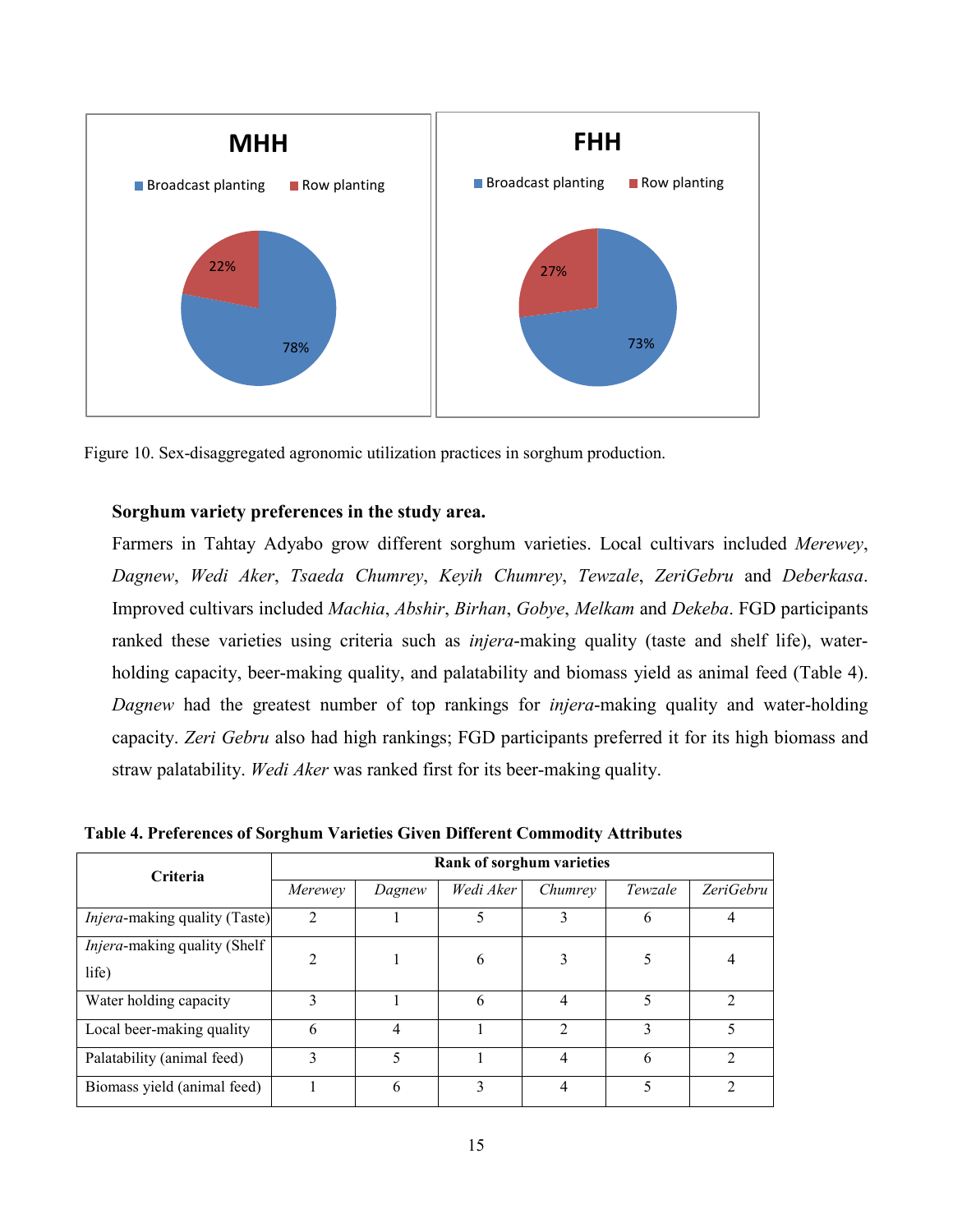## <span id="page-20-0"></span>**3.3. Sorghum Utilization Practices and Proportion of Sorghum Products Used in Different Forms**

In the study area, farmers produced sorghum for use in various food products, including *injera*, *kita*, *genfo*, *kolo*, *nifro* and *tela*. According to FGD participants (Figure11), more than half of the total sorghum produced in the study area was used to make *injera*. This was followed by *tela* (16%) and *kita* (10%). Production of *nifro*, *kolo* and *genfo* had a nearly equal proportion.



<span id="page-20-1"></span>Figure 11. Sorghum utilization practices.

#### **Proportion of sorghum in different utilization practices.**

Within the two selected kebeles, FGD participants reported similarities in the percentage of farmers – regardless of gender or household – who prepared *injera* by mixing sorghum with other cereals. The results are presented together. When preparing *injera*, 80% of farmers used only sorghum. Ten percent of farmers mixed sorghum with teff, six percent mixed sorghum with finger millet, and the remaining four percent mixed sorghum with maize (Table 5). Those farmers who used a combination of cereals to prepare *injera* used a majority of sorghum mixed with a smaller proportion of other cereals. FGD participants explained that they mixed sorghum with other cereals (particularly with teff) to make the *injera* softer and more absorbent, as well as for health reasons and to make the *injera* more pleasant to hold. Respondents said they lacked the financial capacity to buy teff, which is why it was not used for making *injera* more often.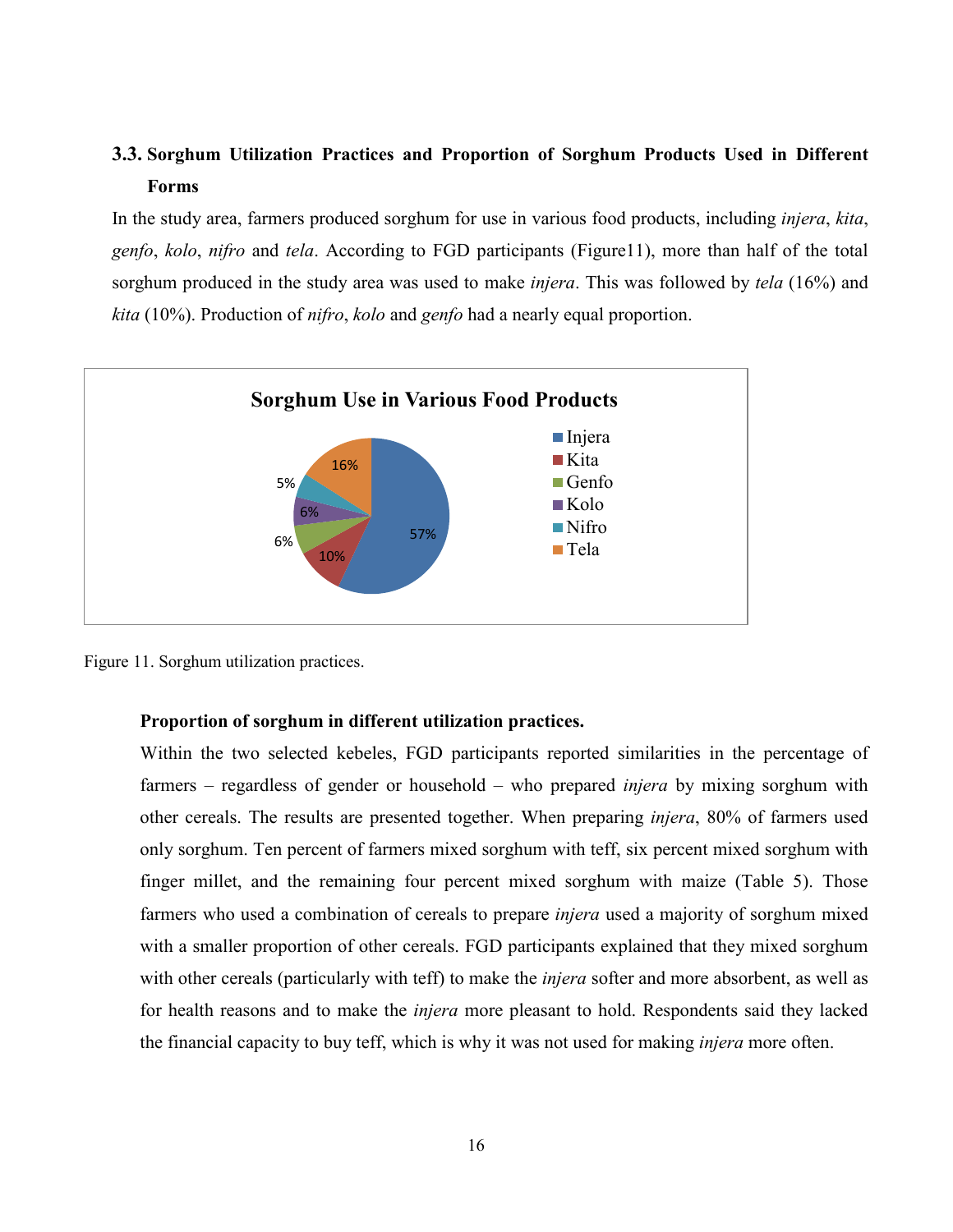| <b>Mixing status</b> |         |                   |         |                       |              |       |  |  |  |  |  |
|----------------------|---------|-------------------|---------|-----------------------|--------------|-------|--|--|--|--|--|
| Sorghum only $(\% )$ |         | Teff $(\% )$      |         | Finger millet $(\% )$ | Maize $(\%)$ |       |  |  |  |  |  |
|                      |         | 10                |         |                       |              |       |  |  |  |  |  |
|                      |         | <b>Proportion</b> |         | <b>Proportion</b>     | Proportion   |       |  |  |  |  |  |
| 80                   | Sorghum | Teff              | Sorghum | F. millet             | Sorghum      | Maize |  |  |  |  |  |
|                      | 75      | 25                | 65      | 35                    | 55           | 45    |  |  |  |  |  |

<span id="page-21-2"></span>**Table 5.** *Injera***-making Ingredients and their Proportions**

### <span id="page-21-0"></span>**3.4. Sorghum Processing and Marketing Practices**

Farmers in the study area no longer use traditional milling stones to process their grain. Instead, all of the farm households in the study area indicated that they used modern milling machines.

Area farmers preferred sorghum because its production carried less risk while producing more per unit area so that farmers could feed their families more easily. However, sorghum did face a relatively higher price fluctuation problem. The minimum and maximum selling price of sorghum ranged from 300 ETB/quintal to 700 ETB/quintal. On average, it fetched 500 ETB/quintal which was a lower price in comparison to other major commodities such as finger millet, sesame and maize, which also were grown in the study area. Sorghum's selling price decreased to 300 ETB/quintal from December through February because more fresh produce was supplied to the market during those months. Prices increased to 700 ETB/quintal from March through May because farmers' sorghum stock became depleted: either they stored the sorghum for family consumption purposes, or they ran out of stock. FGD participants reported a "medium" price for sorghum in June through October, after which the selling price decreased because fresh sorghum produce was supplied to the market in sufficient amounts.

#### <span id="page-21-1"></span>**3.5. Extension Services in Relation to Sorghum Production**

Farmers in the study area learned about new sorghum varieties from other farmers, from extension, or from research. A larger proportion (61%) of MHHs received information on new sorghum varieties from other farmers. Just over a third of MHHs received information about sorghum from extension, while only three percent received information from research (Figure 12). This breakdown was similar for FHHs. More than half of the total sorghum-producing FHHs received information on new sorghum varieties from other farmers, while 43% received information from extension. The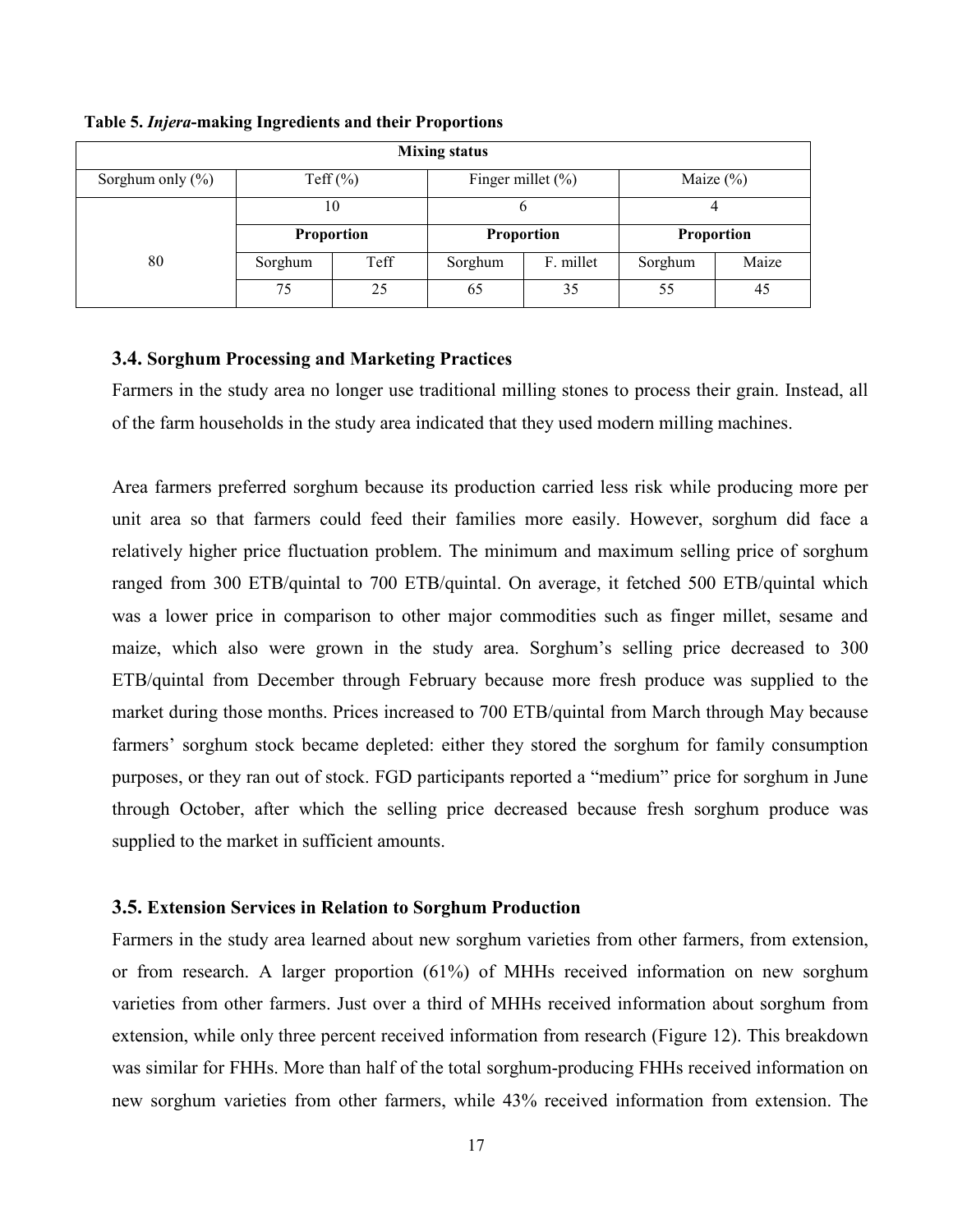remaining 5% received information about new sorghum varieties from research. Farmers in MHHs had a better chance to meet and mix outside of the home for different occasions, which could explain the why more male households reported that they received information from their peers.



<span id="page-22-1"></span>Figure 12. Sex disaggregated sources of information on improved sorghum variety.

On the other hand, more female-headed farm households reported that they received information on new sorghum varieties from extension, as compared to MHHs. This can be due to the fact that FHHs were given more exposure to extension services in the study area. This suggests that while demonstrating a new sorghum-related technology, focus should be on the quality of the demonstration trial, not on the number of participant farmers as information can be easily and effectively disseminated from farmer to farmer.

#### <span id="page-22-0"></span>**3.6. Gender Roles and Responsibilities in Sorghum Production and Utilization**

#### **Activity profile in sorghum production and utilization by gender.**

Community members held different responsibilities in productive, reproductive/domestic and community services activities, though their level of engagement varied. This study consulted members of male-headed households, married women, and female-headed households from both *Tigray* and *Kunama* nationalities in two kebeles.

#### *Zban Gedena kebele.*

In Zban Gedena, FGD results indicate that, except for weeding and marketing, men and boys under took the larger proportion of responsibility for sorghum productive activities. FGD responses did indicate that males from the Tigray nationality took the lead for activities such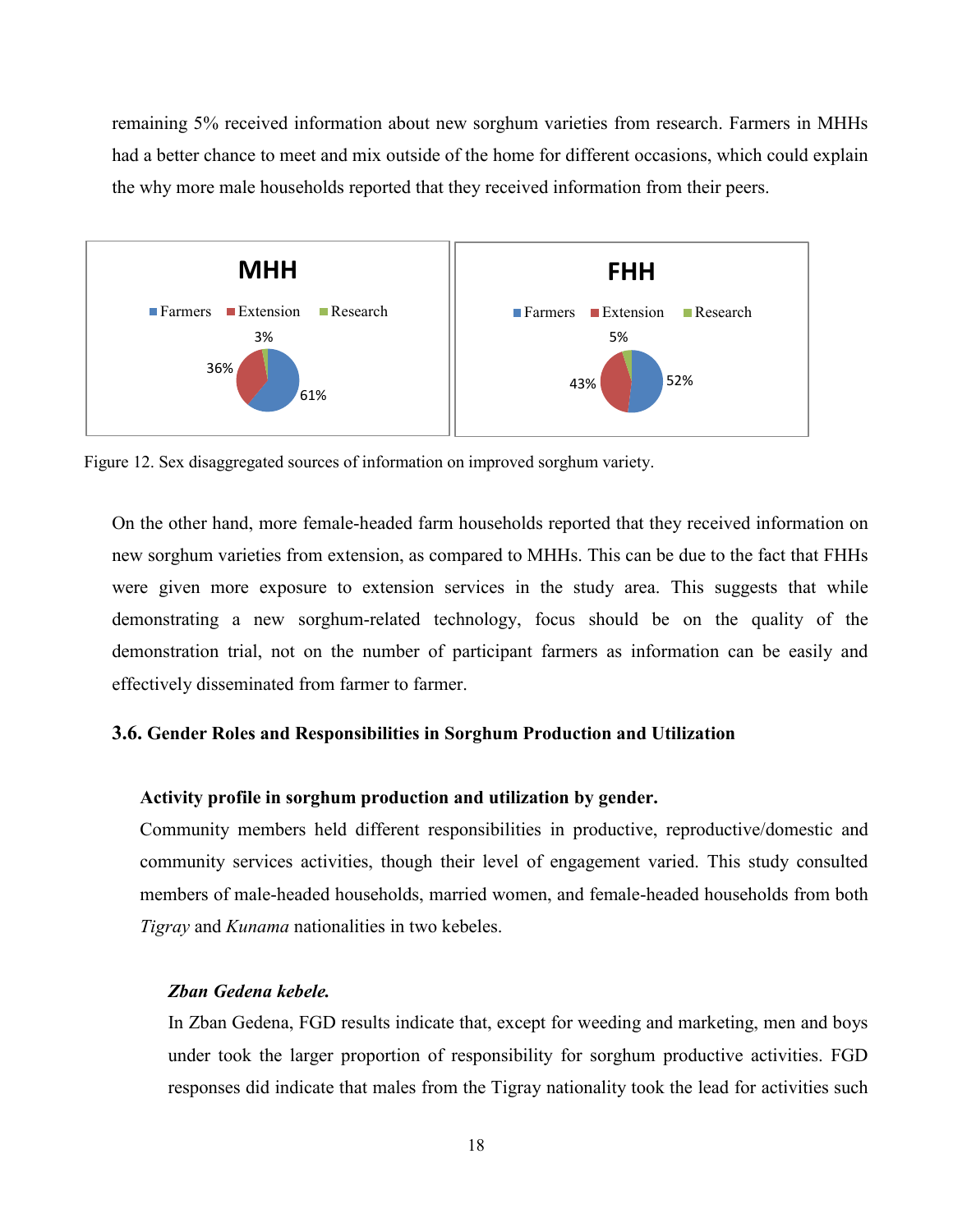as sowing, pesticide and fertilizer application, and transporting the harvest from the field. However, there were differences in the male and female responses: for example, in MHHs, responses indicated that household males were responsible for sowing 86% of the time, but married women said that males were responsible for sowing only 60% of the time. (Table 6). In MHHs, household males reported that they were responsible for pesticide application 73% of the time and were responsible for fertilizer application 92% of the time. Married women reported differently, indicating that men were responsible for pesticide and fertilizer application 59% and 46% of the time, respectively. This could indicate a difference in perspective between genders in the same households. In FHHs, women and boys took the larger proportion of responsibility in every activity for sorghum production. Some activities, such as weeding and harvesting, were split fairly evenly among Tigrayan family members, male and female, young and old. In FHHs, mothers and children also shared responsibility for weeding and harvesting, but more girls helped with weeding, and more boys helped with transporting the harvest from the field.

| <b>Activities</b> |       | MHH $(\% )$ |       |             |       |                | Married Women (%) | FHH $(\% )$ |       |          |             |
|-------------------|-------|-------------|-------|-------------|-------|----------------|-------------------|-------------|-------|----------|-------------|
|                   | Women | Girls       | Men   | <b>Boys</b> | Women | Girls          | Men               | <b>Boys</b> | Women | Girls    | <b>Boys</b> |
| Land              | 25    | 9           | 45    | 21          | 26    | 5              | 35                | 34          | 73    | $\theta$ | 27          |
| preparation       |       |             |       |             |       |                |                   |             |       |          |             |
| Sowing            | 06    | 08          | 63    | 23          | 25    | 15             | 34                | 26          | 61    | 16       | 23          |
| Weeding           | 34    | 29          | 18    | 19          | 26    | 31             | 20                | 23          | 66    | 22       | 12          |
| Pesticide         | 11    | 16          | 47    | 26          | 27    | 14             | 38                | 21          | 73    | 09       | 18          |
| application       |       |             |       |             |       |                |                   |             |       |          |             |
| Fertilizer        | 08    | <b>NA</b>   | 52    | 40          | 28    | 26             | 22                | 24          | 66    | 17       | 17          |
| application       |       |             |       |             |       |                |                   |             |       |          |             |
| Bird-scaring      | $NA*$ | $NA*$       | $NA*$ | $NA*$       | $NA*$ | $NA*$          | $NA*$             | $NA*$       | $NA*$ | $NA*$    | $NA*$       |
| Harvesting        | 22    | 25          | 27    | 26          | 21    | 16             | 29                | 34          | 45    | 15       | 40          |
| Transporting      | 06    | 07          | 46    | 41          | 24    | $\overline{4}$ | 40                | 32          | 48    | 12       | 40          |
| harvest from      |       |             |       |             |       |                |                   |             |       |          |             |
| field             |       |             |       |             |       |                |                   |             |       |          |             |
| Threshing         | NA    | <b>NA</b>   | 55    | 45          | 14    | 6              | 39                | 41          | 59    | 10       | 31          |
| Winnowing         | $NA*$ | $NA*$       | 63    | 37          | 8     | 4              | 44                | 44          | 62    | 05       | 33          |
| Marketing         | 47    | 18          | 27    | 08          | 39    | 25             | 23                | 13          | 78    | 12       | 10          |

<span id="page-23-0"></span>**Table 6.Gender Analysis in Families' Productive Activities in Zban Gedena Kebele**

\*Not Applicable

Except for building and maintenance of houses/fences, females took on a larger proportion of responsibility in domestic activities (Table 7). Some discrepancies between responses did exist, specifically about food preparation, washing utensils, child rearing and house cleaning.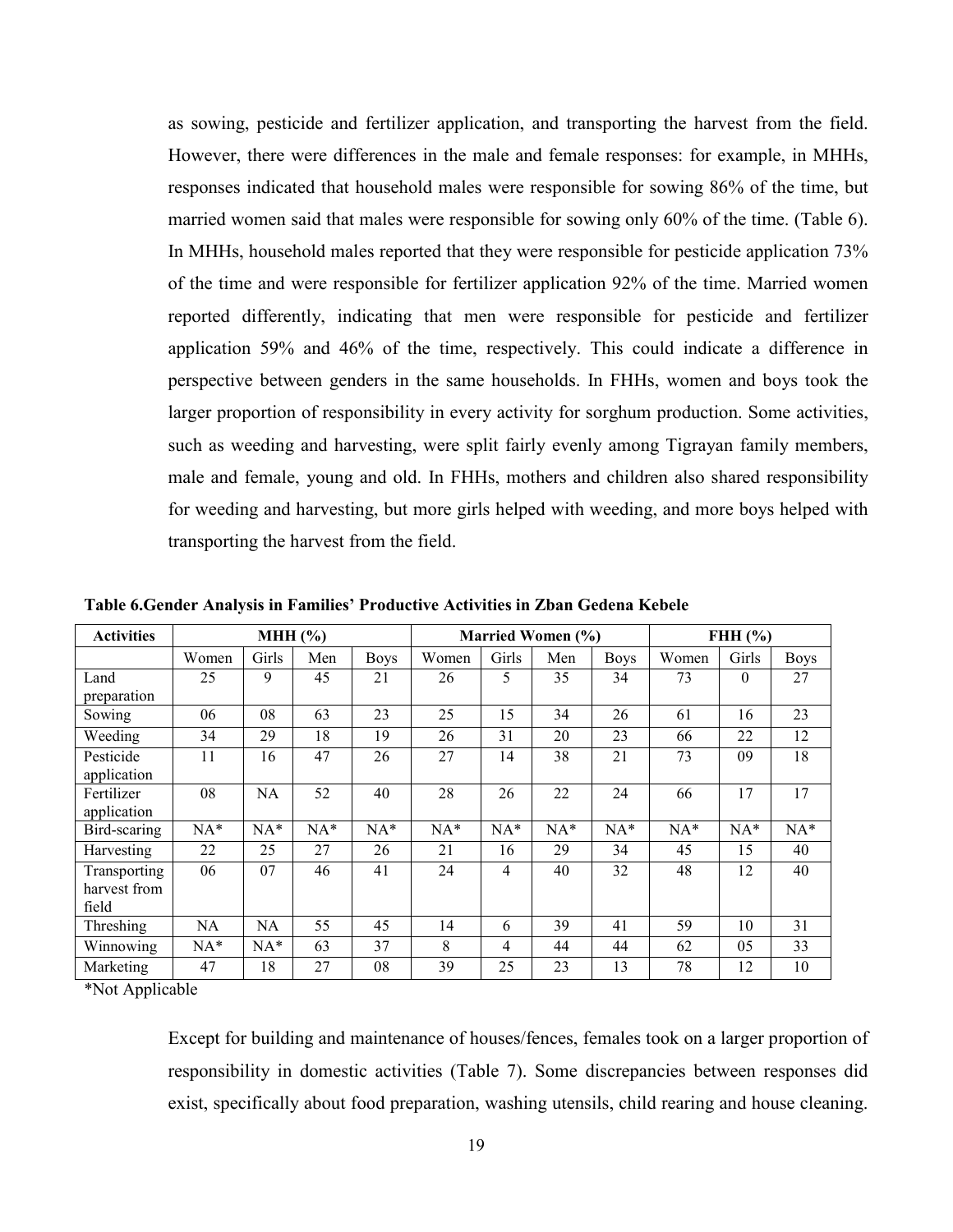Where male respondents indicated that those activities were the sole responsibility of the household females, married women said that males did take part in these activities. In fact, married Tigrayan women said that males were responsible for child rearing 25% of the time, which was a significant difference from the MHH responses. Respondents from FHHs indicated that female household members were responsible for homestead activities, although male children did participate in all but house cleaning.

<span id="page-24-0"></span>

| Table 7. Roles and Responsibilities of Zban Gedena Kebele Families' Reproductive and/or Homestead |  |
|---------------------------------------------------------------------------------------------------|--|
| <b>Activities</b>                                                                                 |  |

| <b>Activities</b>                               | MHH $(\% )$ |       |       |             |       | Married Women (%) |     |             | FHH $(\% )$ |       |             |
|-------------------------------------------------|-------------|-------|-------|-------------|-------|-------------------|-----|-------------|-------------|-------|-------------|
|                                                 | Women       | Girls | Men   | <b>Boys</b> | Women | Girls             | Men | <b>Boys</b> | Women       | Girls | <b>Boys</b> |
| Food preparation                                | 63          | 37    | $NA*$ | $NA*$       | 45    | 32                | 11  | 12          | 62          | 32    | 06          |
| Washing utensils                                | 58          | 42    | $NA*$ | $NA*$       | 38    | 39                | 09  | 14          | 39          | 47    | 14          |
| Washing clothes                                 | 51          | 32    | 06    | 11          | 33    | 44                | 11  | 12          | 45          | 45    | 10          |
| Child bearing<br>and rearing                    | 62          | 38    | $NA*$ | $NA*$       | 42    | 31                | 13  | 15          | 61          | 35    | 04          |
| Cleaning house,<br>etc.                         | 57          | 43    | $NA*$ | $NA*$       | 45    | 42                | 07  | 06          | 41          | 59    | $NA*$       |
| Building and<br>maintenance of<br>houses/fences | 06          | 10    | 49    | 35          | 21    | 16                | 40  | 23          | 53          | 11    | 36          |
| Fetching water                                  | 23          | 38    | 19    | 20          | 18    | 42                | 10  | 30          | 35          | 43    | 22          |
| Collecting fire<br>fuel                         | 23          | 20    | 22    | 35          | 25    | 20                | 25  | 30          | 14          | 34    | 52          |

*\*Not Applicable*

There were marked differences in the perceived roles and responsibilities of Tigray family members when it came to community services (Table 8). For example, while married women in MHHs indicated that girls and boys were involved in NGO projects (19% and 22%, respectively), MHH respondents indicated that no children were involved in NGO projects. In an opposite result, MHH respondents indicated that household children were involved in community leadership organizations (29%), while married women indicated that children were involved in these organizations only eight percent of the time. There were also significant differences between men and married women in MHHs on the subject of cleaning water sources: male respondents indicated that women were not involved in this activity, whereas married women indicated that female household members were involved 23% of the time. Married women respondents also indicated a greater involvement and membership in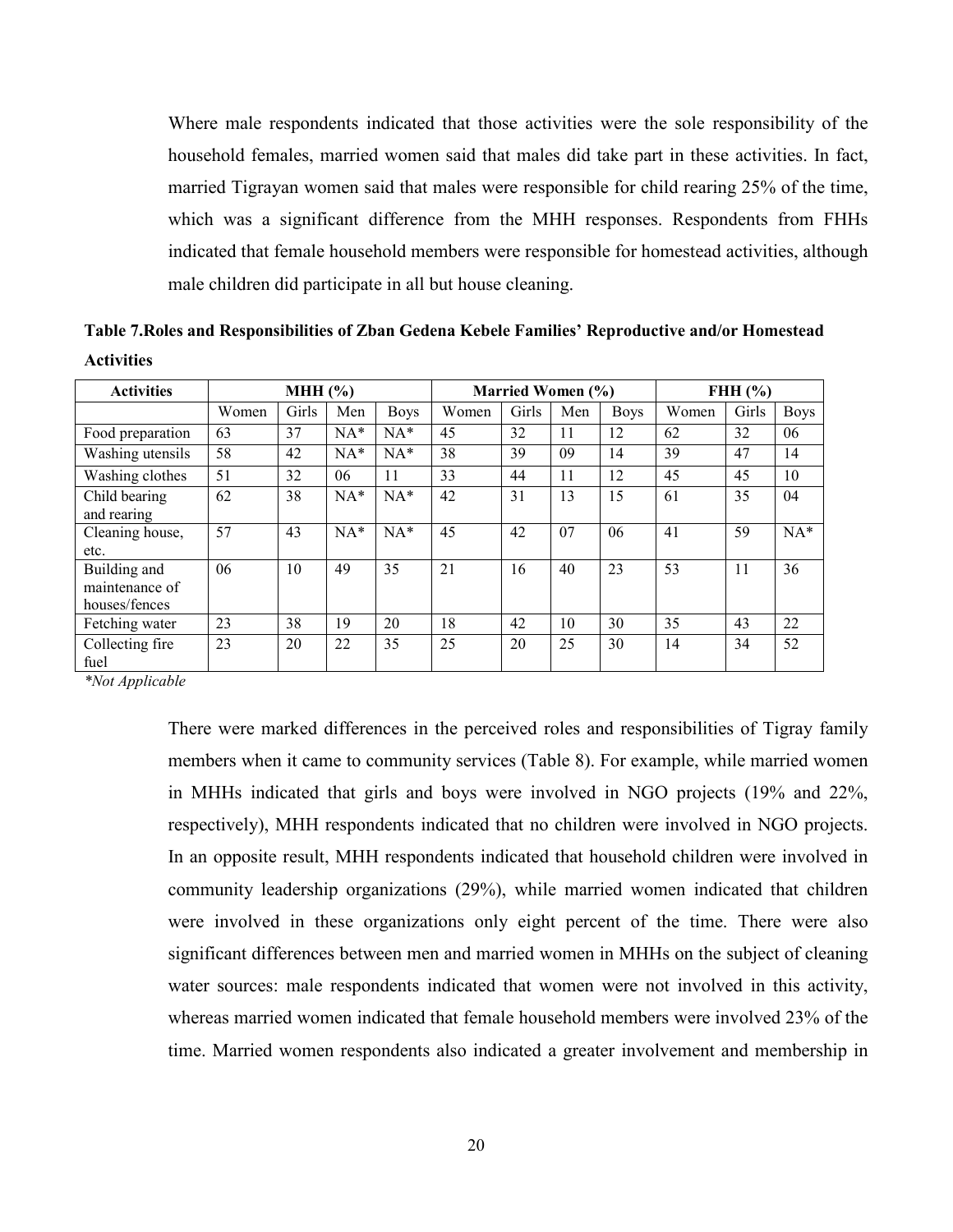community leadership organizations, reporting that women were involved 51% of the time, where male heads of households said that women only were involved about 30% of the time.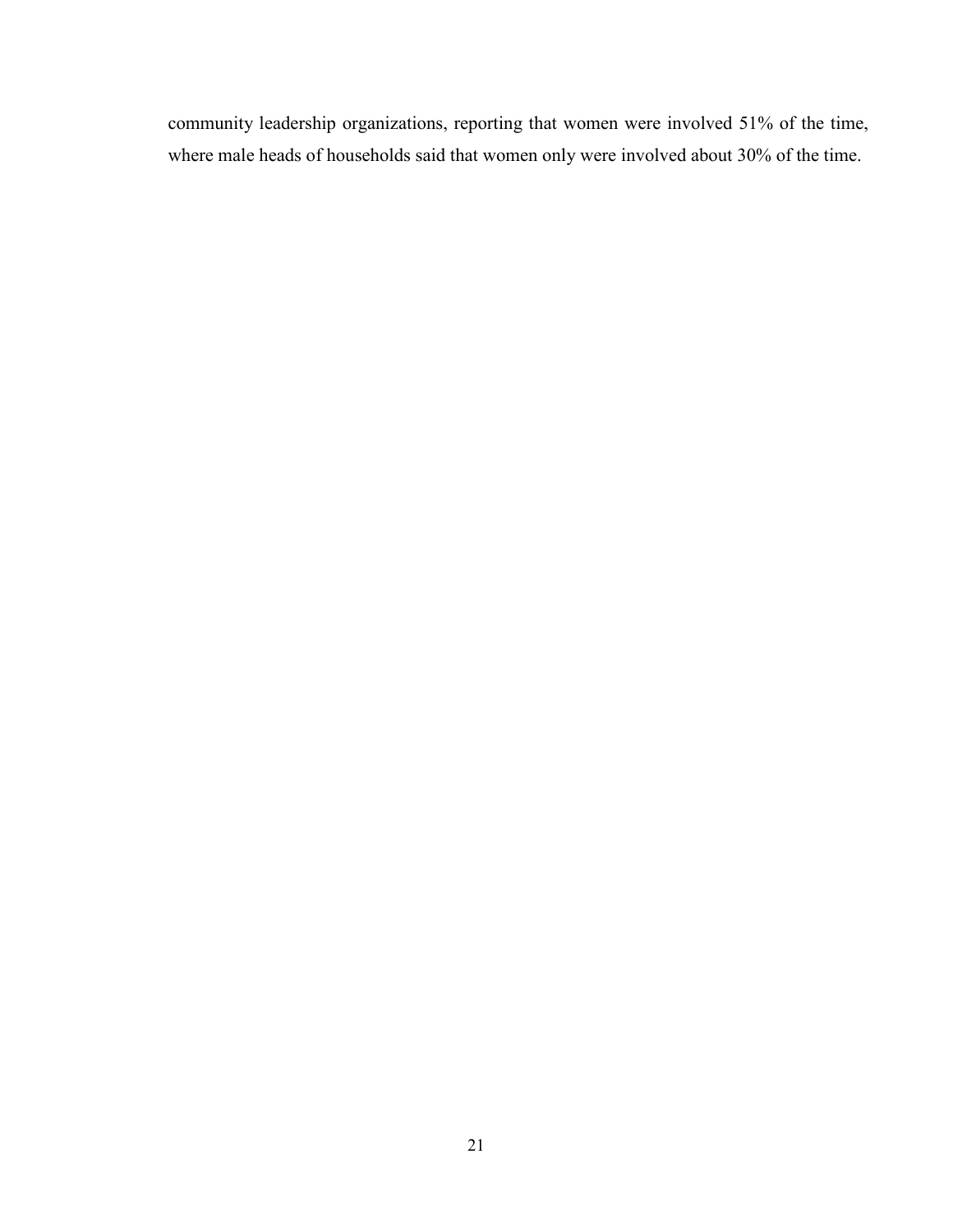### <span id="page-26-0"></span>**Table 8.Roles and Responsibilities of Zban Gedena Kebele Family Members in Different Community**

| <b>Activities</b>                                       |       | MHH $(\% )$ |     |             |       | Married Women (%) |     |             | FHH $(\% )$ |       |             |  |
|---------------------------------------------------------|-------|-------------|-----|-------------|-------|-------------------|-----|-------------|-------------|-------|-------------|--|
|                                                         | Women | Girls       | Men | <b>Boys</b> | Women | Girls             | Men | <b>Boys</b> | Women       | Girls | <b>Boys</b> |  |
| Water committee<br>meetings                             | 43    | <b>NA</b>   | 57  | NA          | 44    | 03                | 44  | 09          | 71          | 11    | 18          |  |
| Cleaning water source                                   | NA    | <b>NA</b>   | 53  | 47          | 13    | 10                | 32  | 45          | 76          | 19    | 05          |  |
| Care for old/sick<br>persons                            | 47    | NA          | 35  | 18          | 31    | 17                | 28  | 24          | 82          | NA    | 18          |  |
| Weddings                                                | 51    | 16          | 9   | 24          | 29    | 24                | 24  | 23          | 68          | 12    | 20          |  |
| Memorial festivities                                    | 46    | 09          | 28  | 17          | 33    | 11                | 32  | 24          | 79          | 08    | 13          |  |
| Involvement in<br>Village meetings                      | 30    | 08          | 42  | 20          | 41    | 04                | 37  | 18          | 81          | 03    | 16          |  |
| Involvement in public<br>works (government)             | 22    | 29          | 16  | 33          | 29    | 18                | 30  | 23          | 69          | 11    | 20          |  |
| Involvement in NGO<br>projects                          | 45    | NA          | 55  | NA          | 32    | 19                | 27  | 22          | 53          | 21    | 26          |  |
| Involvement in<br>political activities                  | 24    | 09          | 46  | 21          | 37    | 06                | 40  | 17          | 61          | 12    | 27          |  |
| Membership in<br>community<br>organizations             | 33    | 09          | 39  | 19          | 51    | 03                | 36  | 10          | 78          | 06    | 16          |  |
| Involvement in<br>community leadership<br>organizations | 30    | 15          | 36  | 19          | 51    | $\theta$          | 41  | 08          | 79          | 03    | 18          |  |

#### *Lemlem Kebele.*

The FGD results from Kunama households indicated that many sorghum production activities, except for weeding and winnowing, were considered to be male responsibilities. Respondents did show some difference when talking about certain activities (Table 9). For example, MHHs reported that 40% of the bird scaring was accomplished by boys, while married women said that the majority of bird scaring was accomplished by men (41%) and boys (29%). MHHs reported that men and women had nearly equal responsibility for harvesting, but married women reported that women had significantly more of the responsibility than men. And, while MHHs reported that they had some responsibility for winnowing (34%), married women said that it was significantly less (11%). FHH respondents indicated that women were responsible for the majority of activities in their households, except for bird scaring, which was done mainly by household children.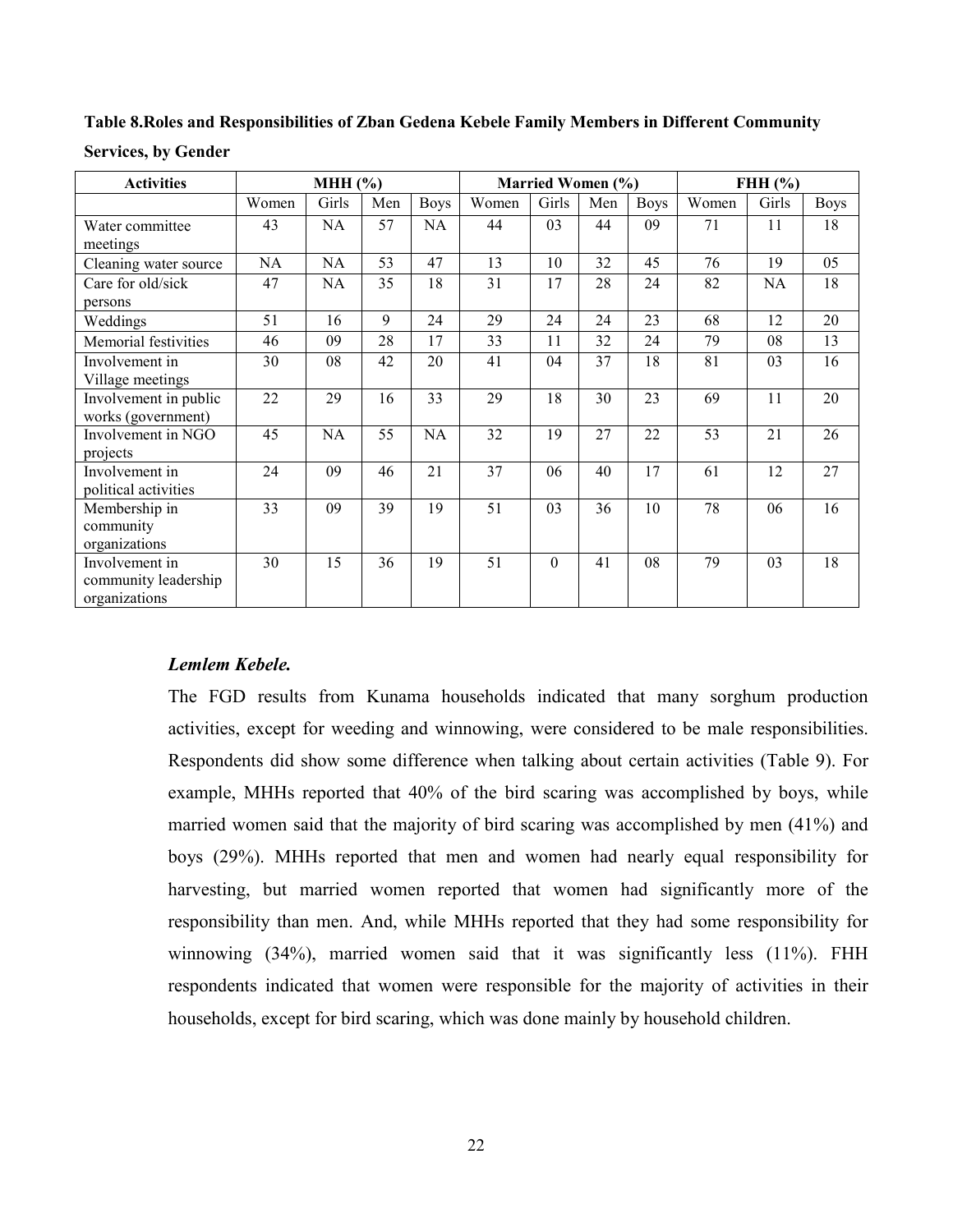| Activities                            |       | <b>MHH</b> |     |             |       |      | Married Women |             |       | <b>FHH</b> |     |
|---------------------------------------|-------|------------|-----|-------------|-------|------|---------------|-------------|-------|------------|-----|
|                                       | Women | Girls      | Men | <b>Boys</b> | Women | Girl | Men           | <b>Boys</b> | Women | Girls      | Boy |
|                                       |       |            |     |             |       | S    |               |             |       |            | S   |
| Land preparation                      | 19    | 09         | 45  | 27          | 20    | 6    | 58            | 16          | 73    | 12         | 15  |
| Sowing                                | 15    | 14         | 40  | 31          | 27    | 14   | 35            | 24          | 71    | 15         | 14  |
| Weeding                               | 44    | 13         | 19  | 24          | 37    | 19   | 21            | 23          | 63    | 23         | 14  |
| Applying<br>pesticides                | 16    | 18         | 39  | 27          | 16    | 14   | 44            | 26          | 56    | 12         | 32  |
| Applying<br>fertilizers               | 14    | 14         | 49  | 23          | 22    | 18   | 37            | 23          | 66    | 14         | 20  |
| Bird-scaring                          | 14    | 38         | 08  | 40          | 19    | 11   | 41            | 29          | 40    | 28         | 32  |
| Harvesting                            | 38    | 13         | 37  | 12          | 48    | 17   | 27            | 8           | 81    | 10         | 9   |
| Transporting<br>harvest from<br>field | 19    | 30         | 13  | 38          | 19    | 9    | 54            | 18          | 72    | 19         | 09  |
| Threshing                             | 15    | 22         | 15  | 48          | 24    | 8    | 43            | 25          | 53    | 14         | 33  |
| Winnowing                             | 43    | 11         | 34  | 12          | 31    | 37   | 11            | 21          | 73    | 13         | 14  |
| Marketing                             | 34    | 09         | 50  | 07          | 19    | 11   | 50            | 20          | 79    | 11         | 10  |

<span id="page-27-0"></span>**Table 9. Roles and Responsibilities of Family Members in Lemlem Kebele for Different Productive Activities, by Gender**

The FGD results about roles in domestic activities showed that Kunama females took on the majority of responsibility for most activities (Table 10). In fact, male respondents said that females had greater responsibility for domestic work than reported by married females. For example, male respondents said that females were responsible for washing utensils (81%) and washing clothes (84%), while females reported slightly lower numbers (74% and 63%, respectively.) In fact, married women said that men were responsible for washing clothes 19% of the time, while their male counterparts said they were responsible for that task only six percent of the time. In female-headed farm households, all domestic activities were largely the domain of women and girls, although boys did participate more in building, fetching water and collecting fire fuel.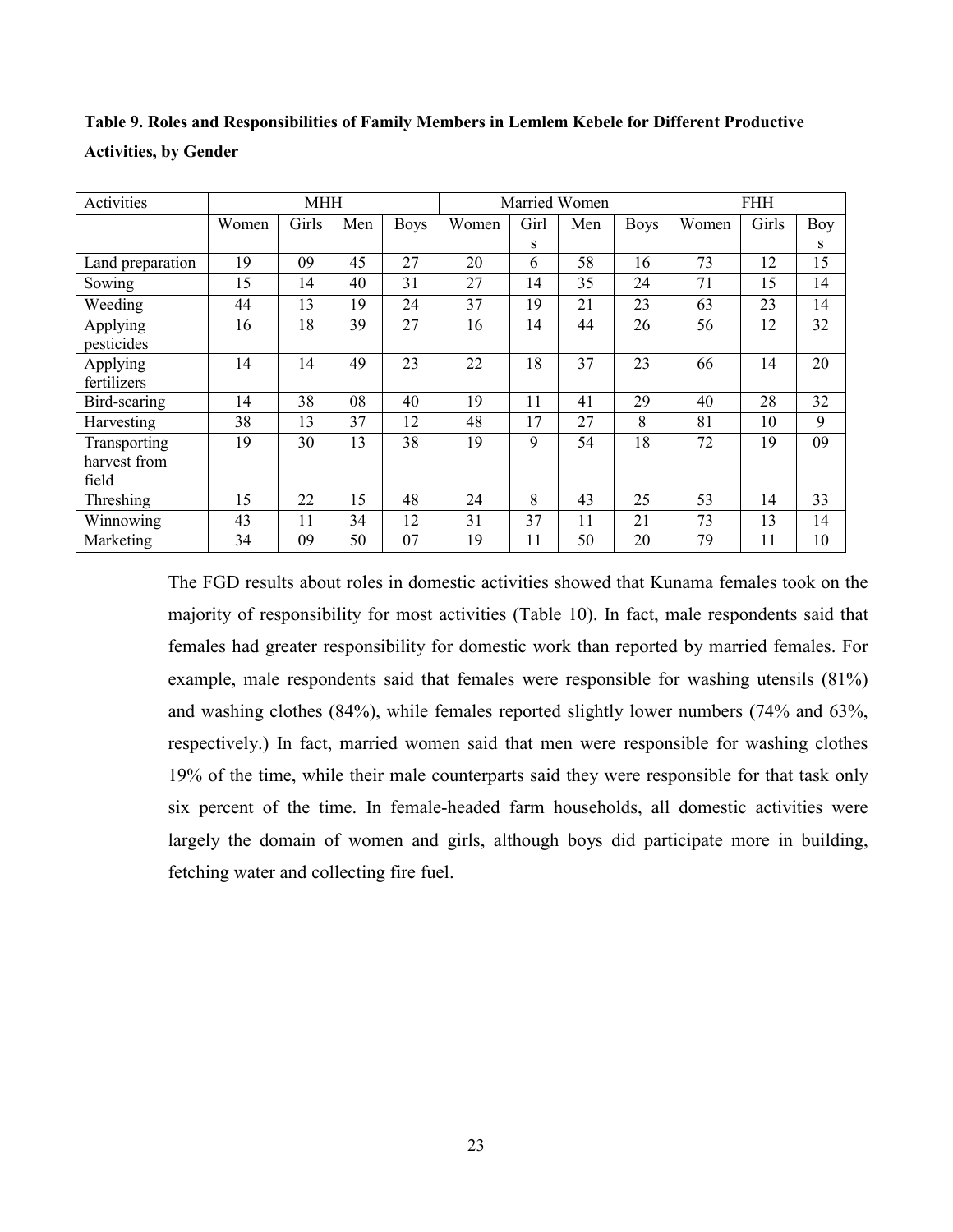|                 |       | <b>MHH</b> |     |             |                 | Married Women |     |             | <b>FHH</b> |       |                |  |
|-----------------|-------|------------|-----|-------------|-----------------|---------------|-----|-------------|------------|-------|----------------|--|
|                 | Women | Girls      | Men | <b>Boys</b> | Women           | Girls         | Men | <b>Boys</b> | Women      | Girls | <b>Boys</b>    |  |
| Food            | 57    | 33         | 06  | 04          | 47              | 28            | 13  | 12          | 58         | 35    | 07             |  |
| Preparation     |       |            |     |             |                 |               |     |             |            |       |                |  |
| Washing         | 48    | 33         | 07  | 12          | 49              | 25            | 15  | 11          | 59         | 41    | $\overline{0}$ |  |
| utensils        |       |            |     |             |                 |               |     |             |            |       |                |  |
| Washing clothes | 47    | 37         | 06  | 10          | 32              | 31            | 19  | 18          | 68         | 25    | 07             |  |
| Child           | 51    | 27         | 13  | 09          | 37              | 29            | 18  | 16          | 53         | 40    | 07             |  |
| bearing/        |       |            |     |             |                 |               |     |             |            |       |                |  |
| rearing         |       |            |     |             |                 |               |     |             |            |       |                |  |
| Cleaning house, | 50    | 31         | 11  | 08          | 54              | 33            | 04  | 09          | 37         | 63    | $\overline{0}$ |  |
| etc             |       |            |     |             |                 |               |     |             |            |       |                |  |
| Building and    | 13    | 09         | 47  | 31          | 14              | 16            | 37  | 33          | 53         | 11    | 36             |  |
| maintenance of  |       |            |     |             |                 |               |     |             |            |       |                |  |
| houses/fences   |       |            |     |             |                 |               |     |             |            |       |                |  |
| Fetching water  | 42    | 37         | 12  | 09          | 34              | 35            | 14  | 17          | 34         | 34    | 32             |  |
| Collecting fire | 44    | 27         | 15  | 14          | $\overline{42}$ | 36            | 12  | 10          | 47         | 32    | 21             |  |
| fuel            |       |            |     |             |                 |               |     |             |            |       |                |  |

<span id="page-28-0"></span>**Table 10.Sex Disaggregated Roles and Responsibilities of Lemlem Kebele Families' Reproductive and/or Homestead Activities**

When examining the roles men and women played in different community services in Tigray nationality households, there were many instances of shared responsibility. FGD respondents indicated that the genders played an equal – or nearly equal – role in water committee meetings, memorial festivities, involvement in NGO projects and involvement in political activities (Table 11). Responsibility for cleaning water sources was described by FGD participants as a male responsibility, although MHHs said that men were responsible for this task 56% of the time, while married women respondents said that men were responsible 34% of the time. The genders disagreed on the participation of boys, with the men saying boys did not clean water sources often (nine percent), while married women said that boys had a greater responsibility for this activity (19%). While participation in many community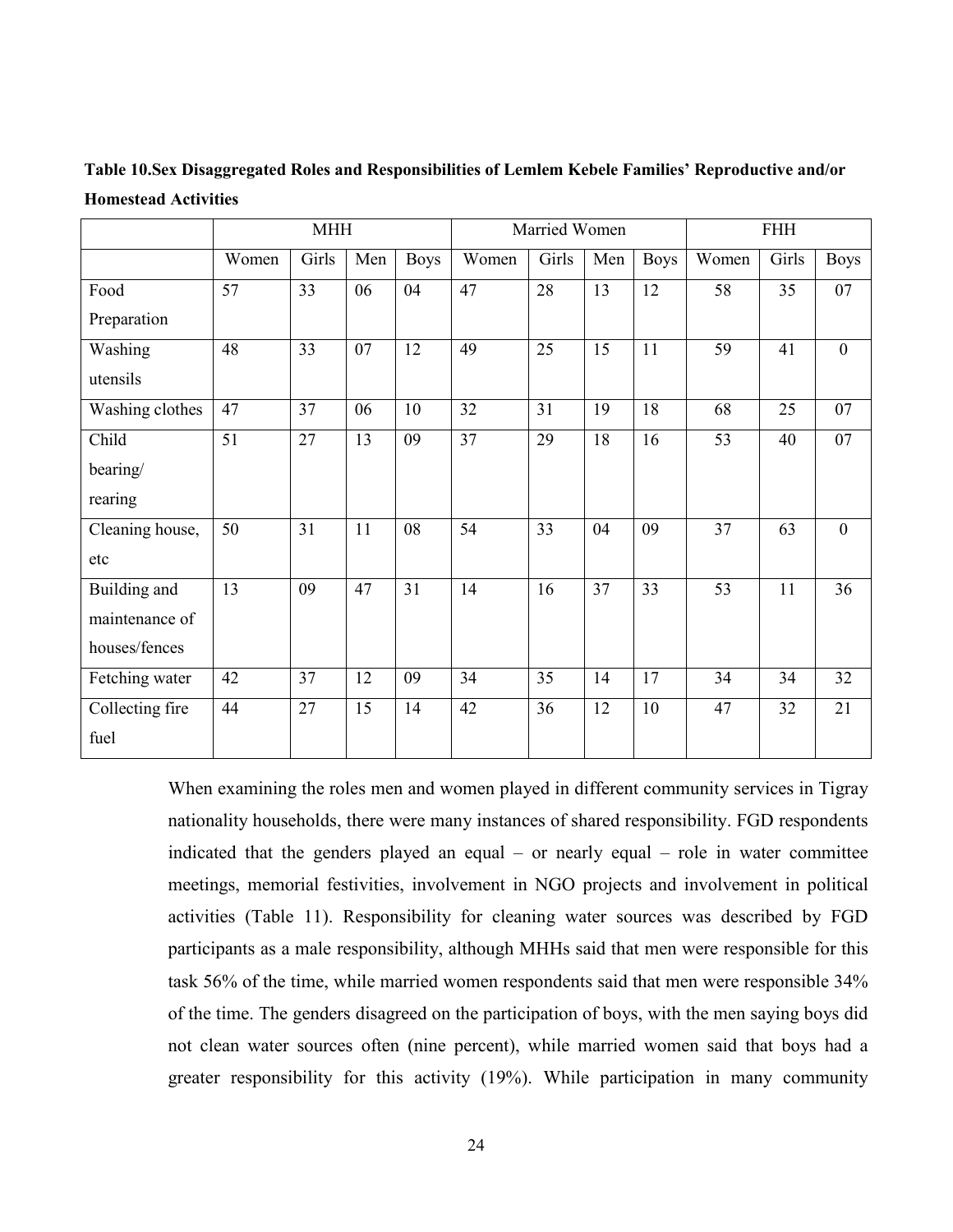services was equal for males and females, leadership roles were still considered a male responsibility.

<span id="page-29-0"></span>

| Table 11. Sex Disaggregated Roles and Responsibilities of Lemlem Kebele Family Members in Different |
|-----------------------------------------------------------------------------------------------------|
| <b>Community Services</b>                                                                           |

|                           |                 | <b>MHH</b> |                 |             |                 | MW              |                 |                 |                 | <b>FHH</b>      |                 |
|---------------------------|-----------------|------------|-----------------|-------------|-----------------|-----------------|-----------------|-----------------|-----------------|-----------------|-----------------|
|                           | Women           | Girls      | Men             | <b>Boys</b> | Women           | Girls           | Men             | <b>Boys</b>     | Women           | Girls           | <b>Boys</b>     |
| Water committee           | 29              | 21         | 38              | 12          | 32              | $\overline{18}$ | 29              | 21              | 46              | $\overline{25}$ | 29              |
| meetings                  |                 |            |                 |             |                 |                 |                 |                 |                 |                 |                 |
| Cleaning water source     | $\overline{20}$ | 15         | 56              | 09          | $\overline{28}$ | 19              | $\overline{34}$ | 19              | 48              | 28              | 24              |
| Care for old/sick persons | 46              | 13         | $\overline{31}$ | 10          | 36              | 14              | 29              | 21              | 71              | $\overline{12}$ | 17              |
| Working or participating  | 43              | 20         | 27              | 10          | 31              | 22              | 27              | 20              | 71              | 13              | 16              |
| weddings                  |                 |            |                 |             |                 |                 |                 |                 |                 |                 |                 |
| Working or participating  | 42              | 12         | 25              | 21          | $\overline{37}$ | 18              | 31              | 14              | 58              | 29              | 13              |
| memorial festivities      |                 |            |                 |             |                 |                 |                 |                 |                 |                 |                 |
| Involvement in village    | 47              | 15         | 30              | 08          | 46              | 09              | 33              | 12              | $\overline{51}$ | 28              | 21              |
| meetings                  |                 |            |                 |             |                 |                 |                 |                 |                 |                 |                 |
| Involvement in public     | 31              | 21         | 16              | 32          | 28              | 17              | 36              | 19              | 29              | 35              | 36              |
| works (government)        |                 |            |                 |             |                 |                 |                 |                 |                 |                 |                 |
| Involvement in NGO        | 23              | 27         | 14              | 36          | $\overline{31}$ | 20              | 22              | $\overline{27}$ | $\overline{59}$ | 18              | 23              |
| projects                  |                 |            |                 |             |                 |                 |                 |                 |                 |                 |                 |
| Involvement in political  | $\overline{33}$ | 17         | 34              | 16          | 34              | $\overline{08}$ | 36              | 22              | 66              | 11              | 23              |
| activities                |                 |            |                 |             |                 |                 |                 |                 |                 |                 |                 |
| Membership in             | $\overline{37}$ | 22         | 28              | 13          | $\overline{32}$ | 06              | 44              | 18              | 70              | 09              | $\overline{21}$ |
| community organizations   |                 |            |                 |             |                 |                 |                 |                 |                 |                 |                 |
| Involvement in leadership | $\overline{31}$ | 07         | $\overline{53}$ | 09          | $\overline{27}$ | $\overline{02}$ | 60              | $\overline{11}$ | $\overline{73}$ | 06              | $\overline{21}$ |
| of community              |                 |            |                 |             |                 |                 |                 |                 |                 |                 |                 |
| organizations             |                 |            |                 |             |                 |                 |                 |                 |                 |                 |                 |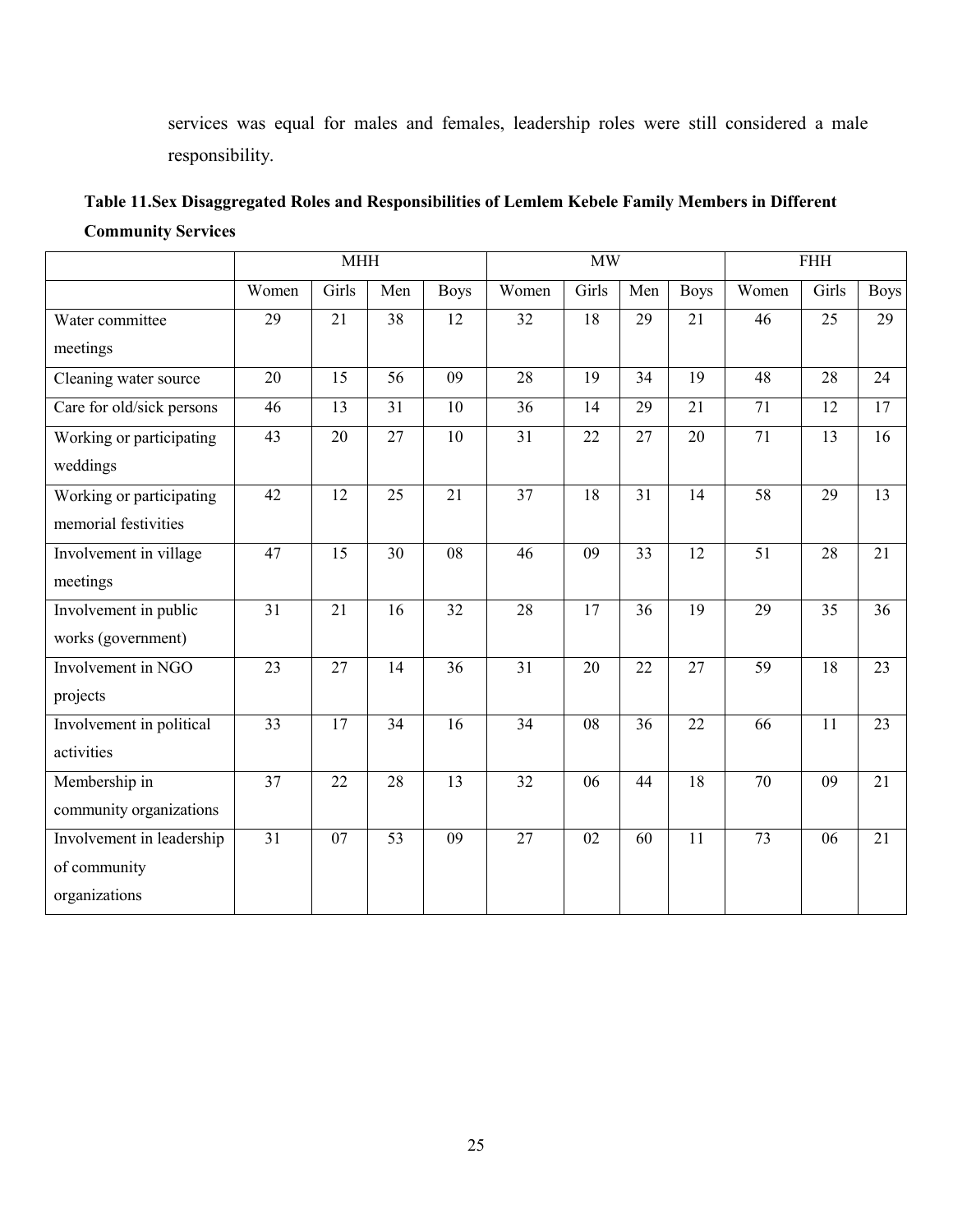#### **Daily activity calendar of men and women.**

Men and women had clearly defined daily roles and responsibilities in farm households, whether the activity is productive or domestic. To define these roles, a daily activity calendar (Table 12) was created with input from a group of MHHs, FHHs and married women from both Kunama and Tigray nationalities. The information generated was compiled and reported in a single time table (T-Table) depicting daily activities shouldered by males and females. This calendar assumed the rainy season as a peak season. Men had daily responsibilities for feeding cattle (oxen), preparing and assembling farm implements, farm work, collecting animals, and disassembling and storing farm implements. Men worked a daily reported average of 12.5 hours.

Women were responsible for a higher number of daily tasks. These included fetching water, house cleaning, food preparation, milking cows, coffee preparation, firewood collection, making beds, washing utensils, sorting out equipment, and preparing for the following day. Women worked a daily reported average of 16.5 hours.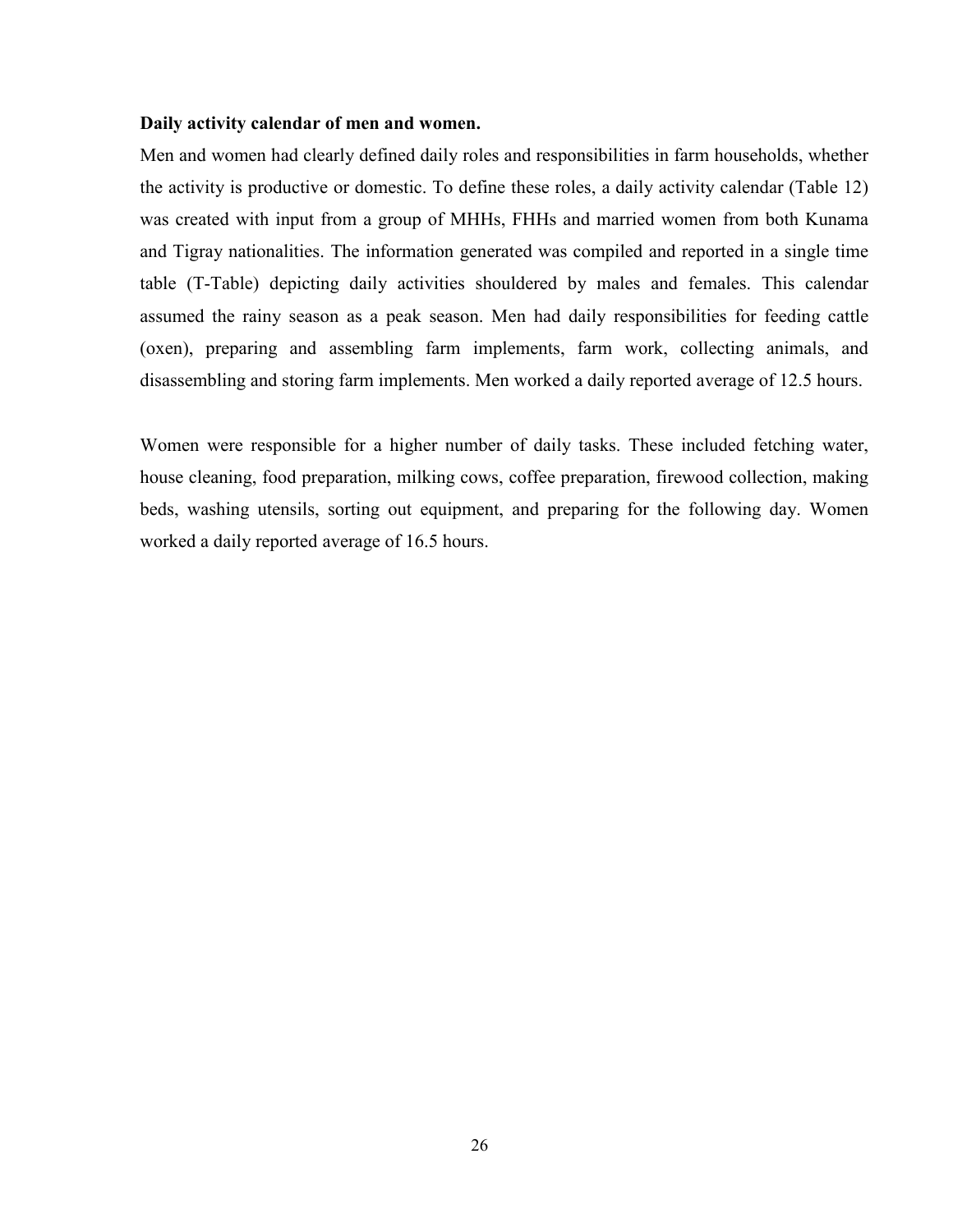## **Table 12.Daily Activity Calendar, by Gender**

<span id="page-31-0"></span>

| <b>Men</b>                                                 |                 |                              | <b>Women</b>                                                                     |
|------------------------------------------------------------|-----------------|------------------------------|----------------------------------------------------------------------------------|
| <b>Activities undertaken</b>                               | <b>Time</b>     | <b>Time</b>                  | <b>Activities undertaken</b>                                                     |
| Wake up                                                    | 5:30 AM         | $4:30$ AM                    | Wake up                                                                          |
| Feeding cattle (oxen)                                      | $5:31 - 6:00$   | $4:30-5:00$ AM               | House cleaning                                                                   |
| Preparing and assembling farm<br>implements                | 6:01-6:30 AM    | $5:01 - 5:30$ AM             | Fetching water                                                                   |
| Eating breakfast and coffee                                | 6:31-7:00 AM    | $5:31-6:00$ AM               | Food preparation                                                                 |
| Traveling to and working at farm                           | 7:01 AM-1:00 PM | $6:01-6:30$ AM               | Milking                                                                          |
| <b>Break</b> for lunch                                     | $1:01-2:00$ PM  | $6:01-6:30$ AM               | Serving foods to family and washing utensils                                     |
| Working at farm                                            | 2:01-5:30 PM    | $6:31-7:00$ AM               | Coffee preparation and serving                                                   |
| Traveling back home and collecting<br>animals              | 5:31-6:30 PM    | 7:00 AM-12:00<br><b>PM</b>   | Working at farm                                                                  |
| Feeding animals at homestead                               | 6:31-7:00 PM    | $12:01$ AM-1:00<br><b>PM</b> | Lunch preparation                                                                |
| Disassembling and storing farm<br>implements               | 7:01 -7:30 PM   | $1:01 - 2:00 \text{ PM}$     | Serving lunch and washing utensils                                               |
| Having dinner                                              | 7:31 -8:00 PM   | $2:01 - 5:00$ PM             | Working at farm                                                                  |
| Coffee with family while planning for<br>the following day | 8:01-8:50 PM    | $5:01 - 7:30$ PM             | Going back home, fetching water and dinner<br>preparation                        |
| Go to bed                                                  | 9:00 PM         | $7:31 - 8:00$ PM             | Serving diner and washing utensils                                               |
|                                                            |                 | $8:01 - 8:50$ PM             | Preparing and serving coffee while talking and<br>planning for the following day |
|                                                            |                 | 8:51:9:00 PM                 | Making bed to family members                                                     |
|                                                            |                 | $9:01 - 10:00$ PM            | Sorting equipment and preparing for the<br>following day                         |
|                                                            |                 | 10:00 PM                     | Go to bed                                                                        |
| Total daily working hours                                  | 12:30 hours     | 16:30 hours                  |                                                                                  |
| Difference in working hours: 4:00 hours                    |                 |                              |                                                                                  |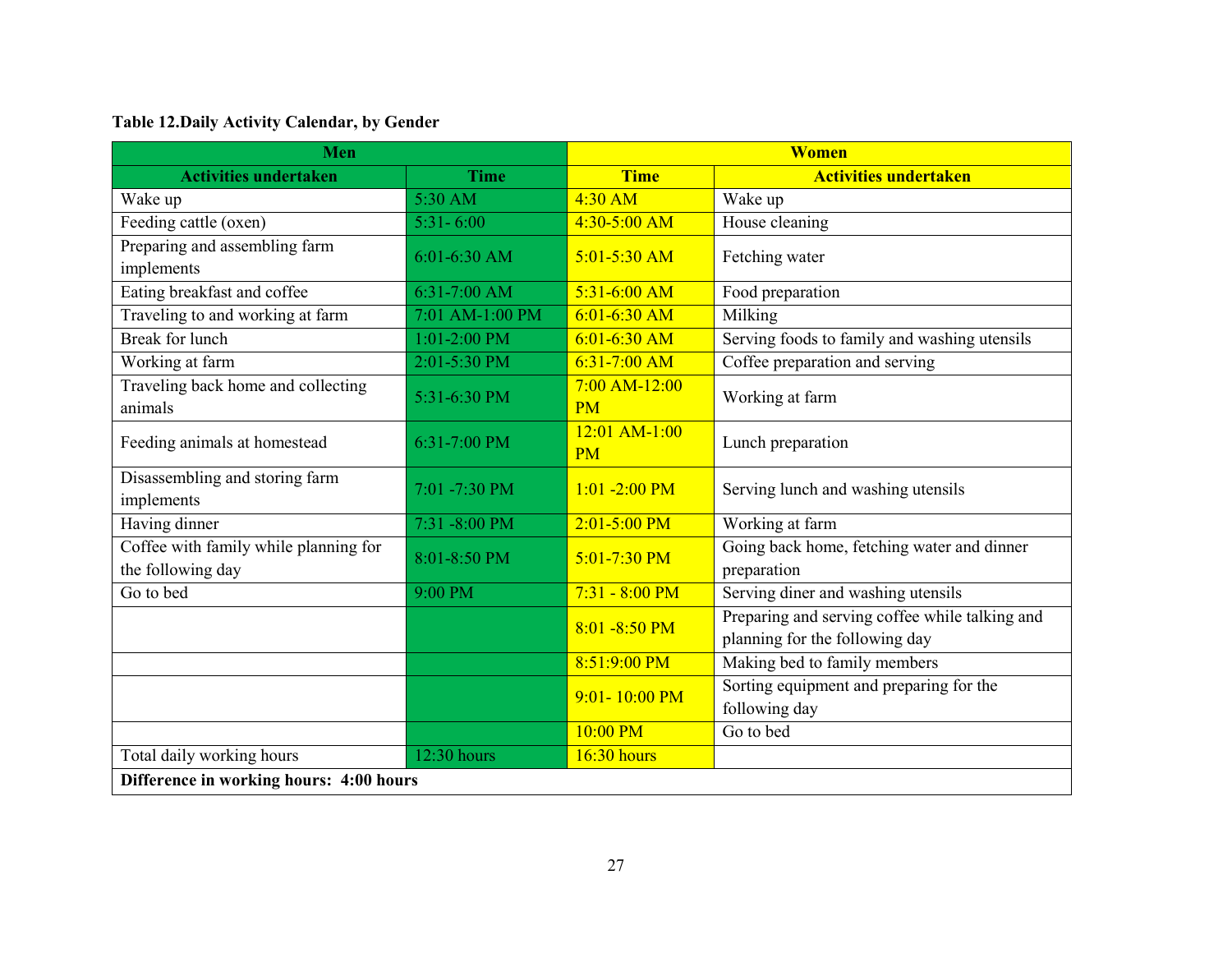#### <span id="page-32-0"></span>**3.7. Participation in Household Decision Making**

#### **Access to different resources**

Access to different productive resources was a determinant factor for the socio-economic status of a given household or individual. In the study area, there were differences in male and female access to different productive resources including extension education, improved sorghum varieties, chemical fertilizers, and income from the sale of sorghum produce. For both nationalities (Tigray and Kunama), FGD participants indicated that in most cases, men had better access to the aforementioned productive resources (Tables 13 and 14). In nearly every case, however, married women reported that they had greater access to resources than reported by the male heads of households. FHHs did report that they have access to all the services or resources.

| R.N. | Types of services/ resources | <b>MHH</b> |     | MW    |     | <b>FHH</b> |          |  |
|------|------------------------------|------------|-----|-------|-----|------------|----------|--|
|      |                              | women      | men | women | men | women      | children |  |
|      | <b>Extension</b> education   | 32         | 68  | 36    | 64  | 62         | 38       |  |
|      | Improved sorghum variety     | 27         | 73  | 31    | 69  | 51         | 49       |  |
|      | Chemical fertilizer          | 36         | 64  | 29    | 71  | 58         | 42       |  |
|      | Income from sorghum          | 24         | 76  | 32    | 68  | 61         | 39       |  |

<span id="page-32-1"></span>**Table 13.Sex Disaggregated Access to Different Resources (Zban Gedena Kebele)**

<span id="page-32-2"></span>**Table 14.Sex Disaggregated Access to Different Resources (Lemlem Kebele)**

| R.N.           | Types of services/ resources | <b>MHH</b> |     | MW    |     | <b>FHH</b> |          |  |
|----------------|------------------------------|------------|-----|-------|-----|------------|----------|--|
|                |                              | women      | men | women | men | women      | children |  |
|                | <b>Extension</b> education   | 28         | 72  | 39    | 61  | 42         | 58       |  |
| ↑              | Use Improved sorghum variety | 21         | 79  | 38    | 62  | 63         | 37       |  |
|                | Chemical fertilizer          | 30         | 70  | 40    | 60  | 30         | 70       |  |
| $\overline{4}$ | Income from sorghum          | 31         | 69  | 36    | 64  | 36         | 64       |  |

#### **Decision-making power within the household.**

In the study area, men and women reported that the genders had different decisionmaking powers. FGD participants from the Tigray nationality indicated that in most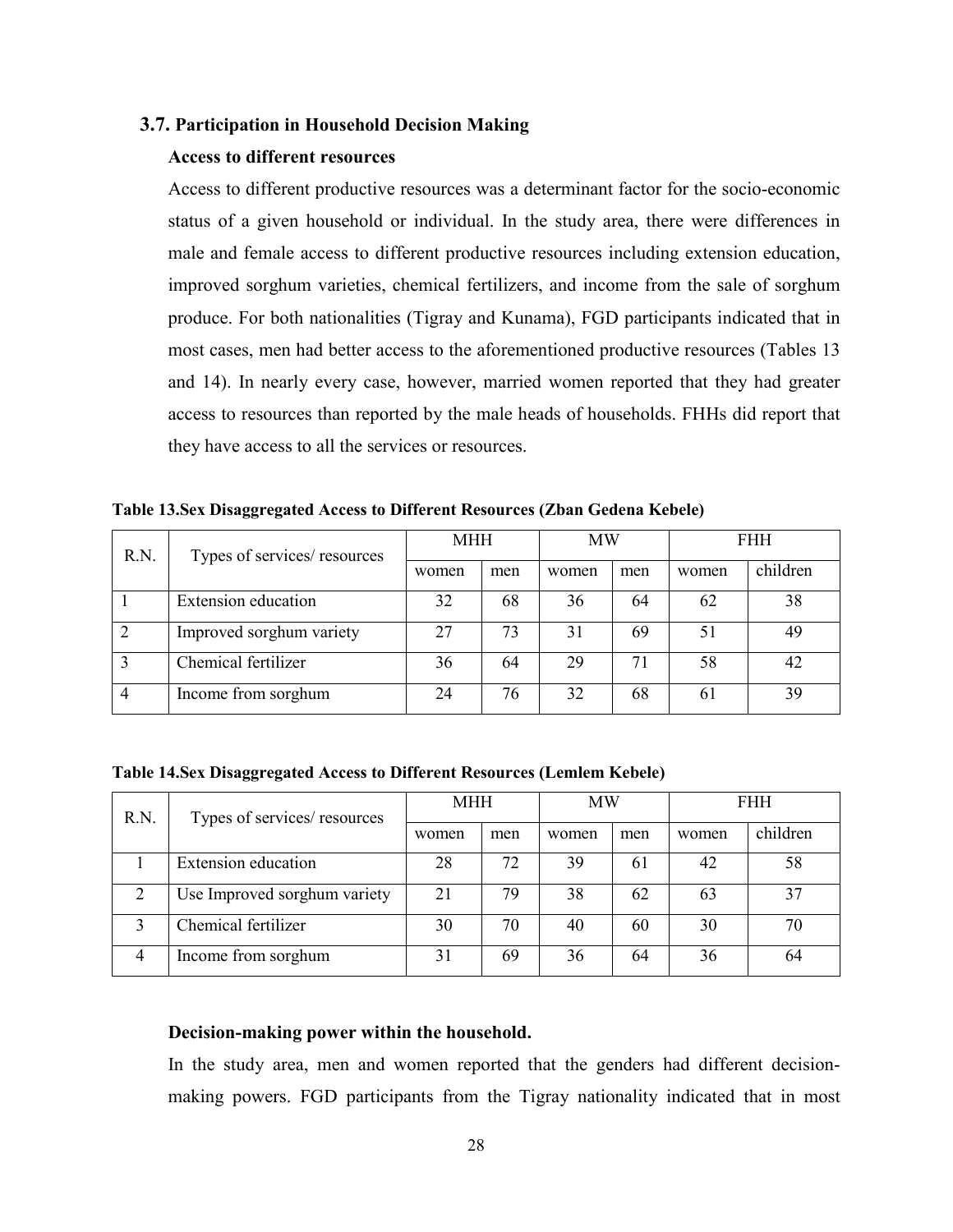cases, men had greater decision-making powers than women (Table 15). When examining the responses, however, there were some interesting discrepancies between male responses and those of the married women in the same household. Male respondents reported that they made most of the decisions about the sale of sorghum products; married women respondents noted a greater number of decisions about sorghum sales were made jointly. There was also a big difference between how male and female respondents viewed decision-making power for the use of improved technologies. Married women FGD participants indicated a significantly higher number of male decision-making power (62%) than did respondents from MHHs (40%). The same was true for decisions about allocating income from the sale of sorghum: married women reported that men mostly were responsible for these decisions (66%), while men reported that they were responsible for these decisions 44% of the time.

In FHHs, decision-making regarding sorghum-related activities was a family event. For all categories, female heads of household reported that they made decisions jointly with their children (Table 15).

There was a difference between Tigray and Kunama nationalities in how decisions were reached. While decision-making power was mostly male for the Tigray nationality, the Kunama nationality used consensus to make decisions relating to sorghum production. In all cases, decisions were made jointly through discussion (Table 16). However, male and female respondents still showed a difference in how they perceived decisions were made about allocating income from sorghum sales. Male heads of household reported that these were mostly joint decisions (60%), but married women said that men made the decisions about income about a third of the time, and joint decisions were made less than half of the time (Table 16).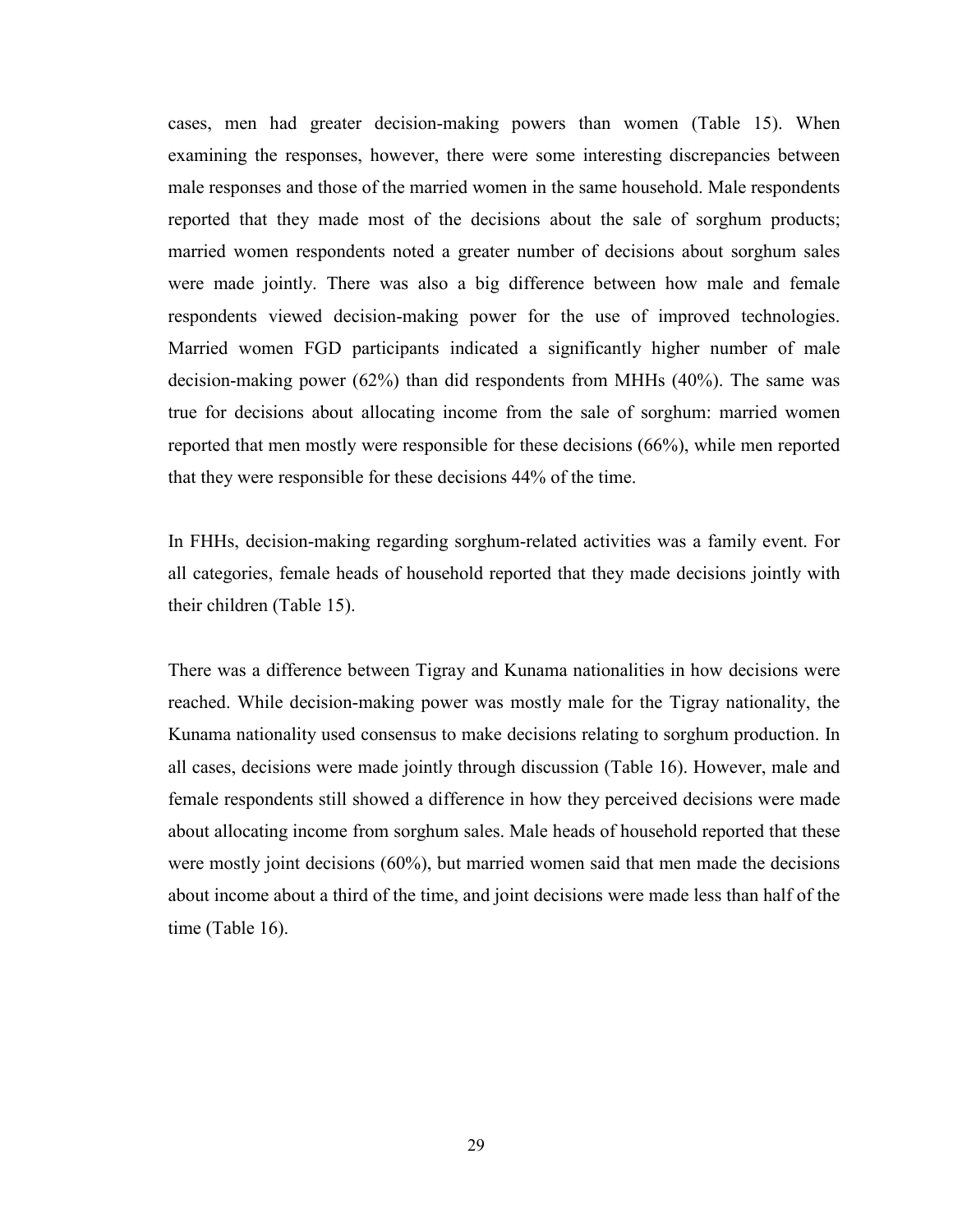|                          |       | <b>MHH</b> |         |       | Married Women |         | <b>FHH</b> |               |  |
|--------------------------|-------|------------|---------|-------|---------------|---------|------------|---------------|--|
|                          | Women | Men        | Jointly | Women | Men           | Jointly | Women      | With Children |  |
| Variety selection        | 36    | 42         | 22      | 25    | 47            | 28      | 28         | 72            |  |
| Sale of sorghum products | 21    | 66         | 13      | 29    | 47            | 24      | 42         | 58            |  |
| Use of improved          | 31    | 40         | 29      | 21    | 62            | 17      | 35         | 65            |  |
| technologies             |       |            |         |       |               |         |            |               |  |
| Area allocation for      | 25    | 56         | 19      | 18    | 64            | 18      | 25         | 75            |  |
| sorghum                  |       |            |         |       |               |         |            |               |  |
| Allocation of income     | 33    | 44         | 23      | 18    | 66            | 16      | 32         | 68            |  |
| generated from sale of   |       |            |         |       |               |         |            |               |  |
| sorghum                  |       |            |         |       |               |         |            |               |  |

<span id="page-34-1"></span>**Table 15. Decision Making Power of Male- and Female-headed Households in Zban Gedena Kebele**

<span id="page-34-2"></span>**Table 16. Decision Making Power of Male- and Female-headed Households in Lemlem Kebele**

|                          |       | <b>MHH</b> |         |       | <b>MW</b> |         |       | <b>FHH</b>    |
|--------------------------|-------|------------|---------|-------|-----------|---------|-------|---------------|
|                          | Women | Men        | Jointly | Women | Men       | Jointly | Women | With Children |
| Variety selection        | 23    | 24         | 53      | 21    | 26        | 53      | 26    | 74            |
| Sale of sorghum products | 20    | 21         | 59      | 26    | 31        | 43      | 22    | 78            |
| Use of improved          | 24    | 22         | 54      | 23    | 28        | 49      | 26    | 74            |
| technologies             |       |            |         |       |           |         |       |               |
| Area allocation for      | 24    | 26         | 50      | 28    | 23        | 46      | 26    | 74            |
| sorghum                  |       |            |         |       |           |         |       |               |
| Allocation of income     | 20    | 20         | 60      | 21    | 31        | 48      | 39    | 61            |
| generated from sale of   |       |            |         |       |           |         |       |               |
| sorghum                  |       |            |         |       |           |         |       |               |

#### <span id="page-34-0"></span>**3.8. Major Constraints in Relation to Sorghum Production, Utilization and Marketing**

Sorghum was one of the most widely grown food crops in the study area, although the crop was constrained by many factors. FGD participants were asked to rank these constraints to sorghum production, utilization and marketing (Table 17); they indicated that, though limited theoretical and technical training was provided every year, technical backstopping was not provided adequately at the time of sowing. FGD participants ranked this as the biggest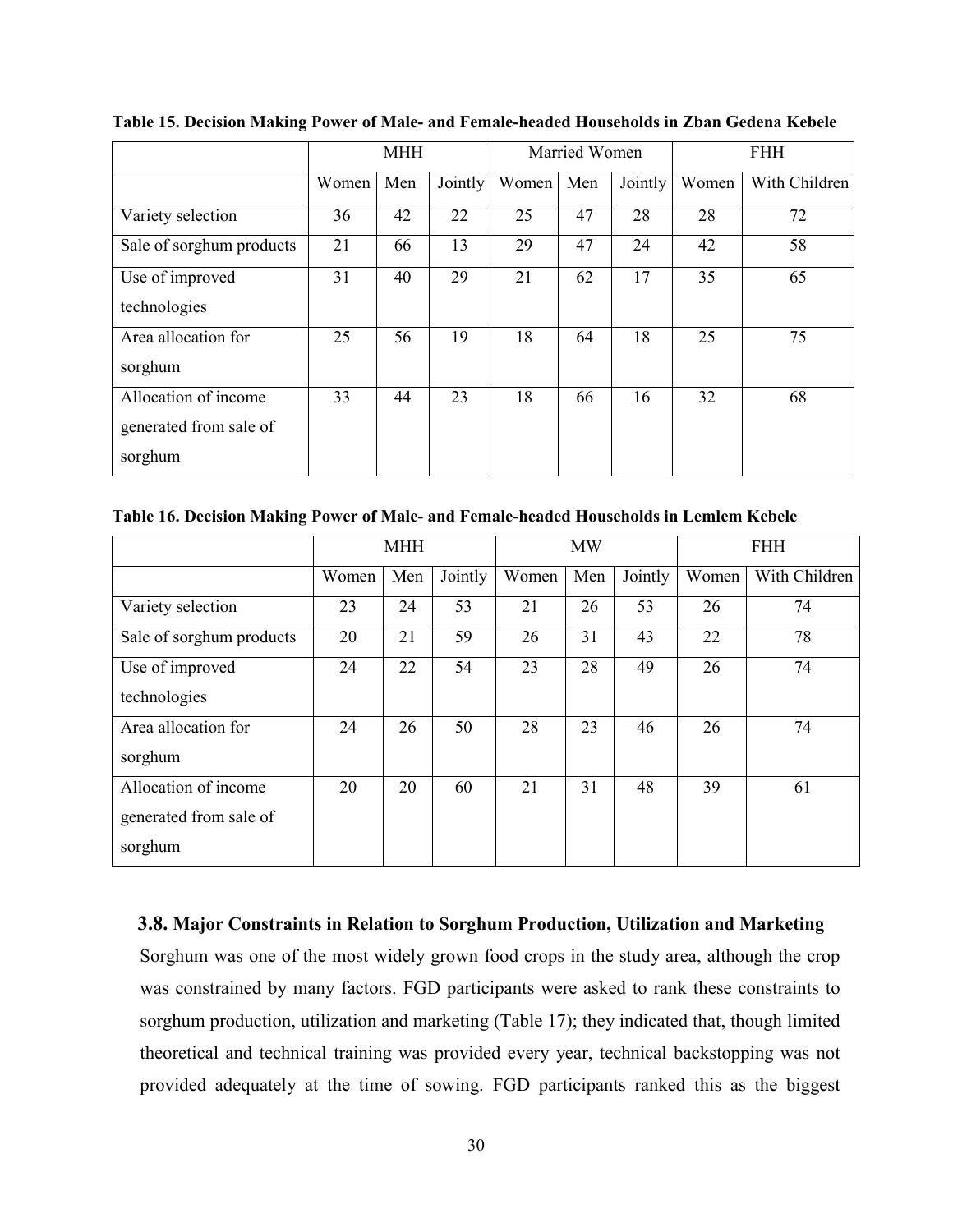constraint that negatively affected sorghum production and productivity in the study area. If farmers in the study area had access to strong technical support at ground level, then they could manage issues as they arise.

FGD participants recognized the lack of improved seed as another of the economicallyimportant challenges hindering the production and productivity of sorghum in the study area. Though farmers used improved varieties such as *Macia*, *Dekeba*, *Melkam*, *Abshir*, *Gobye*, *Birhan* and others, their supply was low. The third major challenge was rainfall shortages. The regional rainfall pattern is erratic and inadequate, which had an adverse effect on the production and productivity of sorghum in the study area. In addition to poor rainfall, FGD participants said weeds also created challenges when producing sorghum. The most common weeds affecting sorghum production in the study area included (in order of importance): *Zemed Begie*, *Humeray*, striga and *Sari Ambelay*. Market-related problems were ranked fifth. Market-related problems included low demand for sorghum produce, which was interpreted by a lower selling price ranging between 300-700 ETB/quintal in the study area.

FGD participants also indicated that the lack of improved farm implements (e.g., row planters, harvesters and threshers), limited awareness about improved sorghum production packages and sorghum diseases (anthracnose, smut, blight and shamla), also limited sorghum production in the study area. Participants ranked insects, the lack of input supply (i.e., reasonably-priced chemical fertilizer), effective and adequate extension services, and the lack of soil test-based chemical fertilizer as the least important factors constraining sorghum production (Table 17).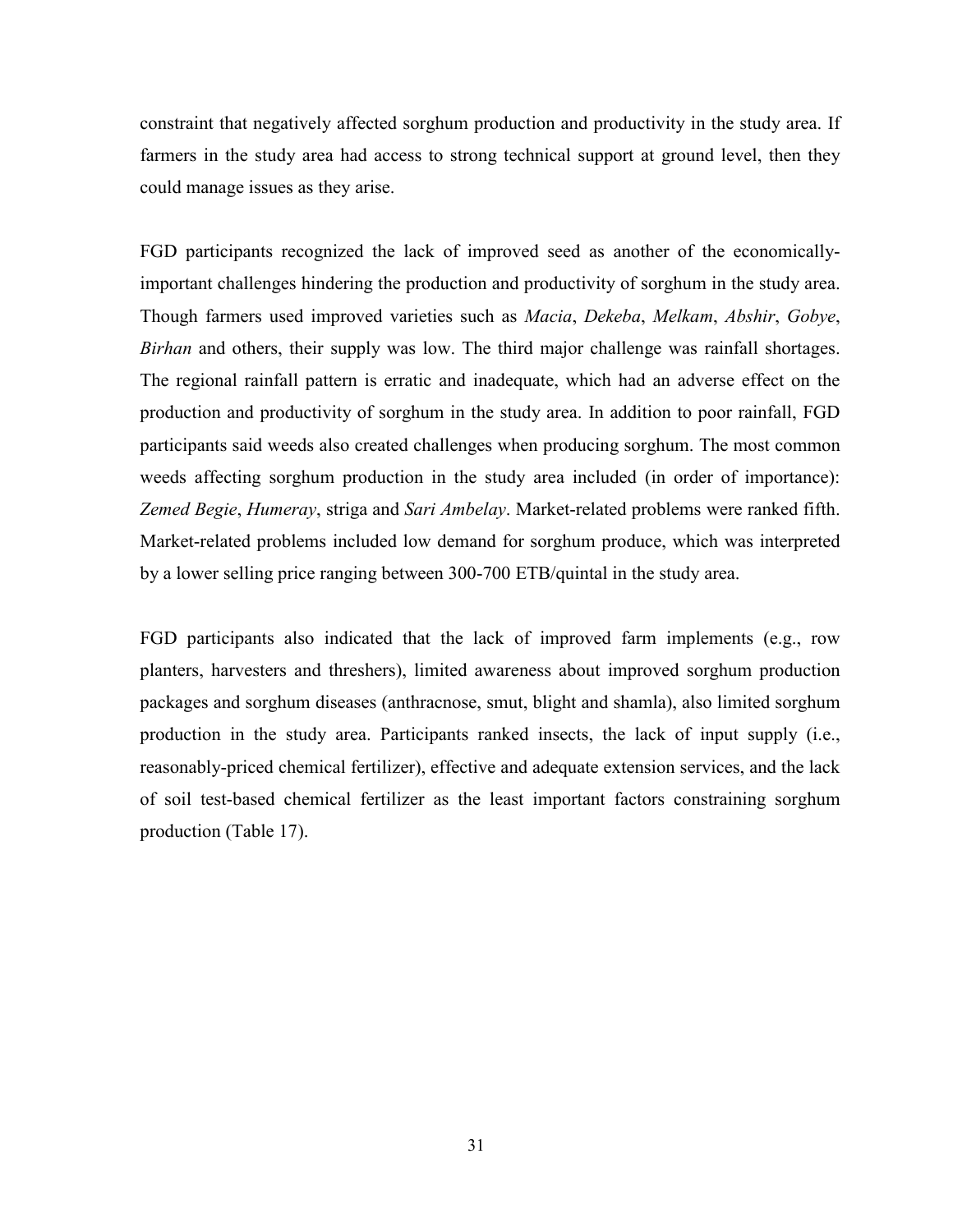| R.N            | Challenges              | $\mathbf{1}$ | $\overline{2}$ | 3              | 4              | 5              | 6 | 7              | 8              | 9              | 10             | 11             | Score          | Score after tie | Rank           |
|----------------|-------------------------|--------------|----------------|----------------|----------------|----------------|---|----------------|----------------|----------------|----------------|----------------|----------------|-----------------|----------------|
|                |                         |              |                |                |                |                |   |                |                |                |                |                | before tie     | breaking        |                |
|                |                         |              |                |                |                |                |   |                |                |                |                |                | breaking       |                 |                |
| $\mathbf{1}$   | Insects                 |              | $\overline{2}$ | $\overline{3}$ | $\overline{4}$ | $\mathbf{1}$   | 6 | $\overline{7}$ | 1              | 1              | 10             | $\mathbf{1}$   | $\overline{4}$ | $\overline{4}$  | 9              |
| $\overline{2}$ | <b>Diseases</b>         |              |                | $\overline{3}$ | $\overline{4}$ | $\overline{2}$ | 6 | 7              | $\overline{2}$ | $\overline{2}$ | 10             | $\overline{2}$ | $\overline{5}$ | 5               | $\overline{8}$ |
| 3              | Weeds                   |              |                |                | 4              | $\overline{3}$ | 6 | 3              | 8              | 3              | $\overline{3}$ | 3              | $\overline{7}$ | $7+1+1=9$       | $\overline{4}$ |
| $\overline{4}$ | Rainfall shortage (RF)  |              |                |                |                | $\overline{4}$ | 6 | $\overline{4}$ | 8              | $\overline{4}$ | $\overline{4}$ | $\overline{4}$ | 8              | $8+1+1=10$      | $\overline{3}$ |
| 5              | Input supply (IS)       |              |                |                |                |                | 6 | 7              | 8              | 5              | 5              | 11             | $\overline{2}$ | $\overline{2}$  | 10             |
| 6              | Technical backstopping  |              |                |                |                |                |   | $\overline{7}$ | 6              | 6              | 6              | 11             | 8              | $8+1+1+1+1=1$   | $\overline{1}$ |
|                |                         |              |                |                |                |                |   |                |                |                |                |                |                | 2               |                |
| $\overline{7}$ | Lack of awareness       |              |                |                |                |                |   |                | $\overline{7}$ | 7              | 10             | 11             | 6              | 6               | $\overline{7}$ |
| 8              | Lack of improved seed   |              |                |                |                |                |   |                |                | 8              | 8              | 11             | $\overline{7}$ | $7+1+1+1+1=1$   | $\overline{2}$ |
|                | supply                  |              |                |                |                |                |   |                |                |                |                |                |                | $\mathbf{1}$    |                |
| 9              | Lack of soil test based |              |                |                |                |                |   |                |                |                | 10             | 11             | $\mathbf{0}$   | $\mathbf{0}$    | 11             |
|                | chemical fertilizer     |              |                |                |                |                |   |                |                |                |                |                |                |                 |                |
|                | utilization             |              |                |                |                |                |   |                |                |                |                |                |                |                 |                |
| 10             | Lack of improved farm   |              |                |                |                |                |   |                |                |                |                | 11             | $\overline{4}$ | $4+1+1+1=7$     | 6              |
|                | implements (row         |              |                |                |                |                |   |                |                |                |                |                |                |                 |                |
|                | planter, harvester and  |              |                |                |                |                |   |                |                |                |                |                |                |                 |                |
|                | thresher)               |              |                |                |                |                |   |                |                |                |                |                |                |                 |                |
| 11             | Market problems         |              |                |                |                |                |   |                |                |                |                |                | 6              | $6+1+1=8$       | 5              |

## <span id="page-36-0"></span>**Table 17.Major Constraints in Relation to Sorghum Production, Utilization and Marketing**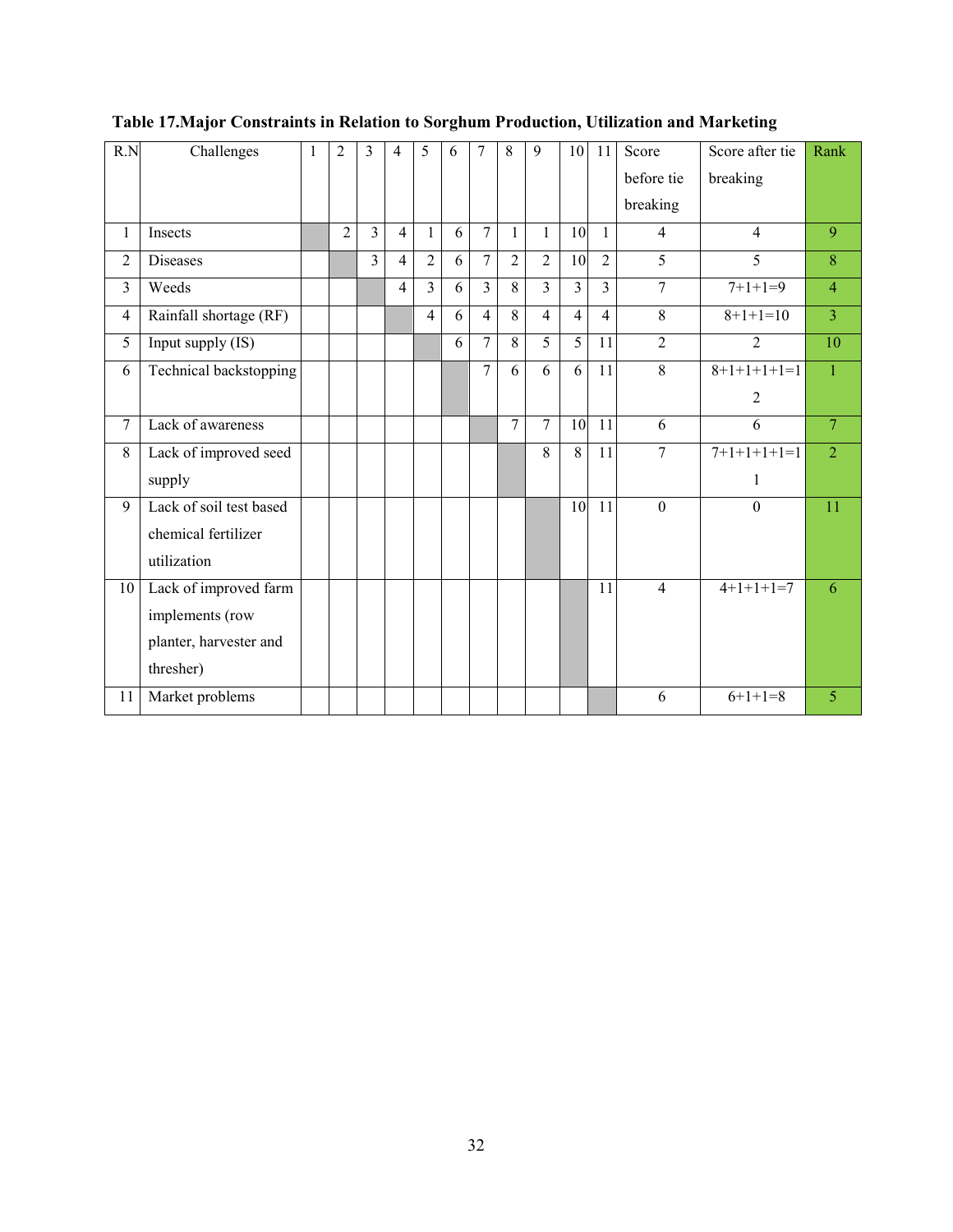## **4. Conclusions and Recommendations**

## <span id="page-37-1"></span><span id="page-37-0"></span>**4.1. Conclusions**

- The majority of the farmers in the study area were using local sorghum cultivars.
- Within the study area, usage of improved sorghum-related packages was poor.
- Farmers used traditional crop production-related activities and used traditional farm implements.
- Sorghum was the most preferred crop commodity for human food, animal feed and shade construction purposes in the area and was mostly consumed in the form of *injera* and *kita*.
- On average, sorghum coverage and production increased for the last nine years.
- Sorghum was constrained by different factors, including poor technical backstopping and lack of adequate supply of improved sorghum seed.
- In comparison to other major crop commodities, sorghum ranked the highest in area coverage, productivity and production, while receiving the lowest price at market.
- There was a gap in roles and responsibilities of male- and female- headed farm households in relation to productive, homestead and community service activities.
- Women and girls were more overburdened than men and boys.
- Female-headed farm households had less access to productive resources.
- Except for certain decision-making processes, there were few differences in the roles and responsibilities across the two ethnic groups (*Kunama* and *Habesha Tigray*).

## <span id="page-37-2"></span>**4.2. Recommendations**

- Any research and developmental endeavors should focus on alleviating the most economically important factors hindering sorghum production and productivity, since the crop is widely used in the study area.
- Research endeavors should to focus on generating improved sorghum varieties that can be best used in the form of *injera* and *tela*, a local beer/ alcoholic beverage.
- There are many different sorghum varieties and improved cultivars grown in the study region. Research and development should engage actively to enhance production and productivity of sorghum using locally-available sorghum cultivars preferred by farmers.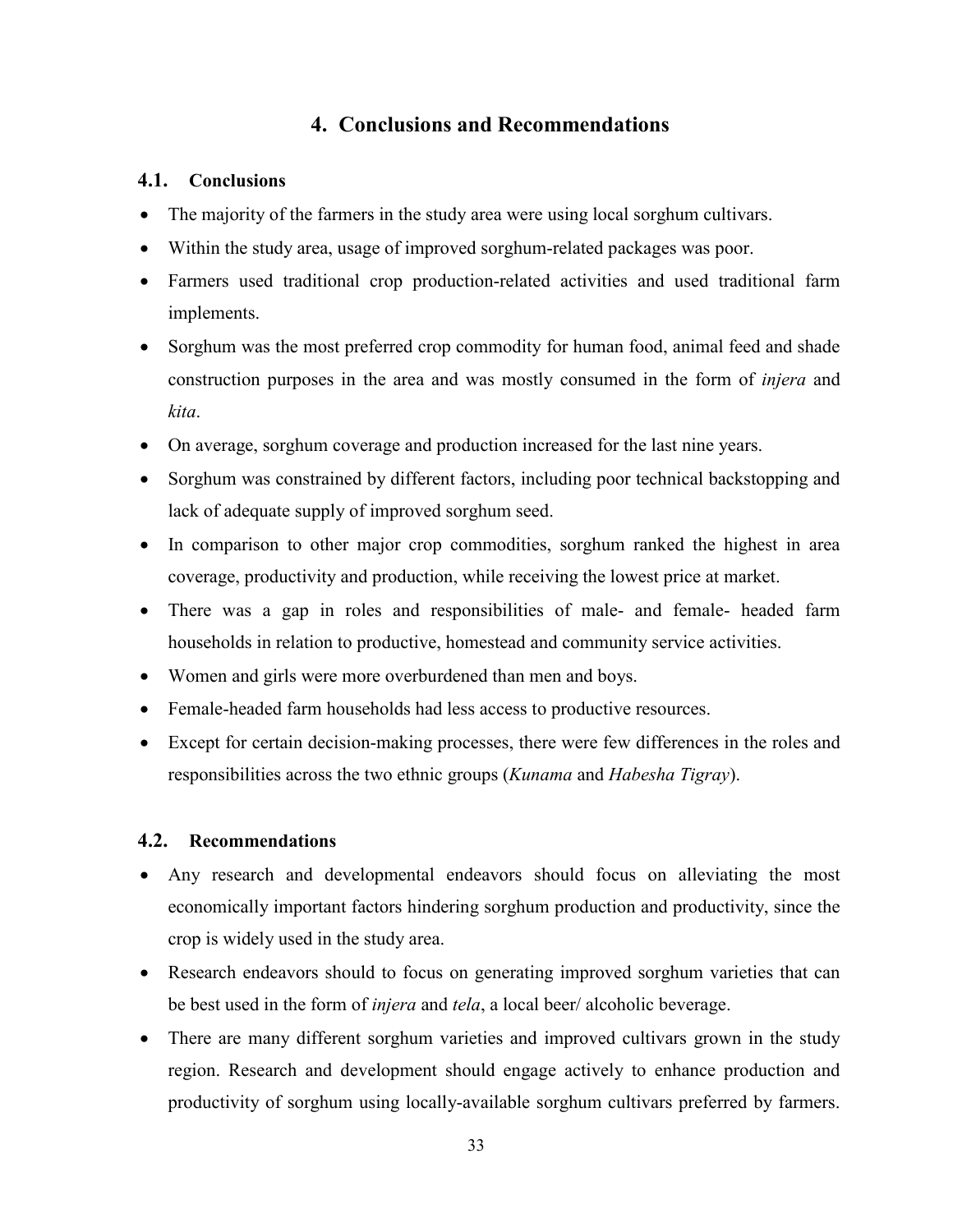These cultivars should include those that are drought-, disease- and insectresistant/tolerant.

- District extension workers should organize community demonstration activities to educate farmers in the study area about the importance of improved sorghum packages and how to utilize them.
- Because female heads of household often allocate smaller acreages for sorghum because of smaller land holdings, any research and/or development endeavors should enhance female-headed farm households' sorghum productivity and land holdings.
- Improved farm implements (e.g., row planter, harvester, thresher) need to be developed, demonstrated and distributed.
- Policymakers, researchers and organizations should work to strengthen the sorghum value chain.
- Policy makers should focus on bridging the existing gap in the roles and responsibilities between male- and female-headed farm households in relation to productive, homestead and community service activities.
- The gender disparity in daily work hours suggests that women in the study area are overburdened by productive and homestead activities. A more effective intervention plan needs to be developed to create awareness of this inequality in the farm households' daily responsibilities. This could also include the introduction of improved technologies such as water lifting technologies, milk churner, upgraded stoves, and other tools that could save women energy and time.
- Policy makers should create awareness to boost women's and girls' access to productive resources.
- Scientific researchers should be fully engaged in solving the sorghum-related challenges highlighted by FGD and KII participants.